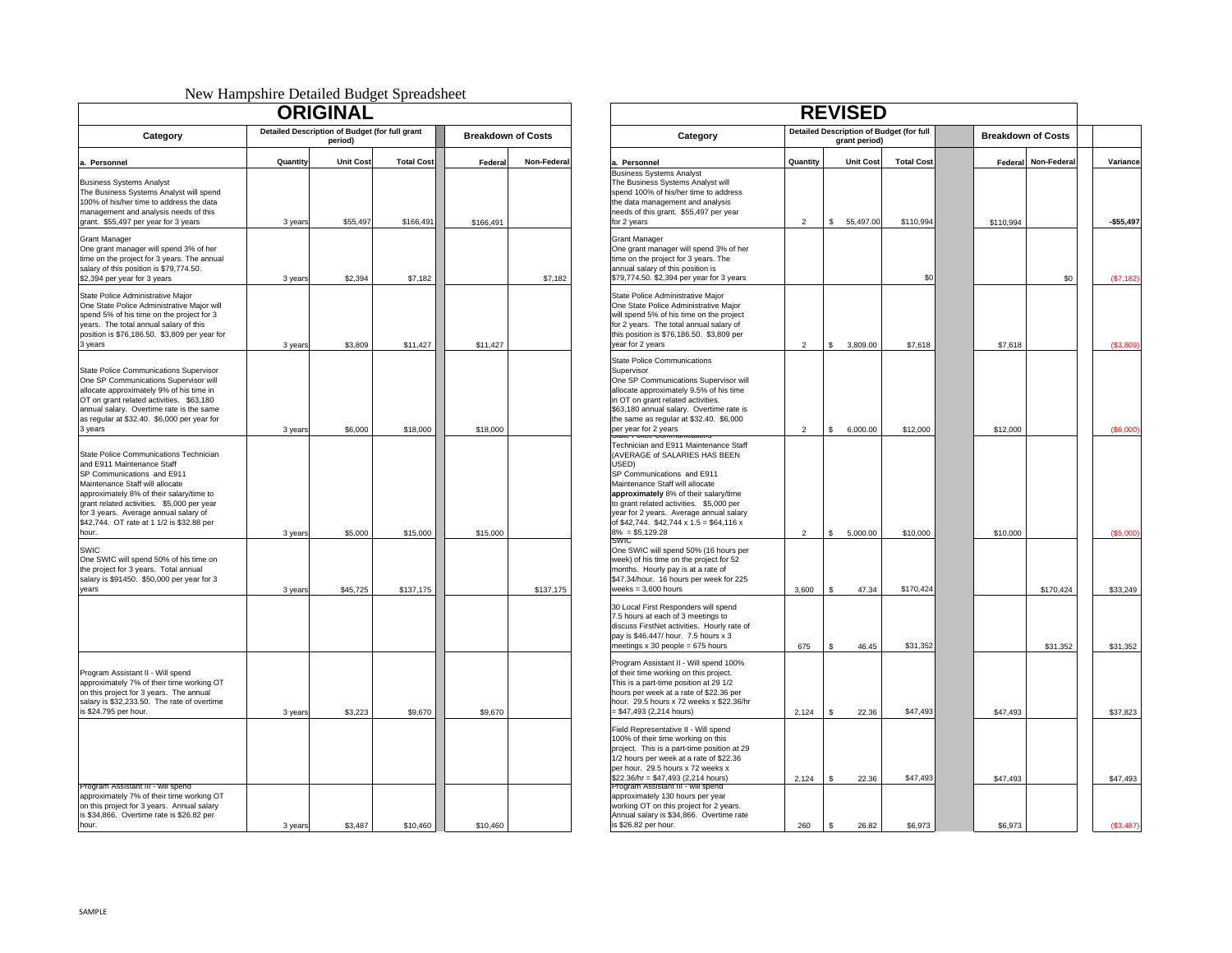| Business Systems Analyst will spend                                                      |          |                  |                   |           |             |
|------------------------------------------------------------------------------------------|----------|------------------|-------------------|-----------|-------------|
| approximately 10% of their time working                                                  |          |                  |                   |           |             |
| Overtime on this project for 3 years.                                                    |          |                  |                   |           |             |
| Annual salary is \$55,497. Overtime rate is                                              |          |                  |                   |           |             |
| the same as straight time at \$28.46 per                                                 |          |                  |                   |           |             |
| hour.                                                                                    | 3 years  | \$5,550          | \$16,650          | \$16,650  |             |
|                                                                                          |          |                  |                   |           |             |
|                                                                                          |          |                  |                   |           |             |
| Grants Manager will spend approximately                                                  |          |                  |                   |           |             |
| 6% of their time working OT on this project                                              |          |                  |                   |           |             |
| for 3 years. Annual salary is \$79,774.50.                                               |          |                  |                   |           |             |
| Overtime rate is the same as regular rate.                                               | 3 years  | \$5,000          | \$15,000          | \$15,000  |             |
|                                                                                          |          |                  |                   |           |             |
| Legal Representative will spend                                                          |          |                  |                   |           |             |
| approximately 5% of their time working OT                                                |          |                  |                   |           |             |
| on this project for 3 years. Annual salary                                               |          |                  |                   |           |             |
| of \$79,774.50. Overtime rate is the same                                                |          |                  |                   |           |             |
| as regular rate.                                                                         | 3 years  | \$4,000          | \$12,000          | \$12,000  |             |
|                                                                                          |          |                  |                   |           |             |
|                                                                                          |          |                  |                   |           |             |
|                                                                                          |          |                  | \$0               | \$0       |             |
| Data Clerk will spend approximately 5% of<br>their time working OT on this project for 3 |          |                  |                   |           |             |
| years. Annual salary is \$27,514.50.                                                     |          |                  |                   |           |             |
| Overtime rate is \$21.165.                                                               | 3 years  | \$2,000          | \$6,000           | \$6,000   |             |
| <b>Total Personnel</b>                                                                   |          |                  | \$425.055         | \$280.698 | \$144.357   |
|                                                                                          | Quantity | <b>Unit Cost</b> | <b>Total Cost</b> | Federal   | Non-Federal |
| b. Fringe Benefits<br><b>BUS</b><br>/siems Anaivs                                        |          |                  |                   |           |             |
| Fringe is calculated at 19.78% of salary,                                                |          |                  |                   |           |             |
| for the portion of time spent on SLIGP                                                   |          |                  |                   |           |             |
| activities (100%) plus the cost for Health                                               |          |                  |                   |           |             |
|                                                                                          |          |                  |                   |           |             |
| (\$28,701 annually) and Dental (\$1,549                                                  |          |                  | \$123,682         |           |             |
| annually)                                                                                | 3 years  | 41,227           |                   | \$123,681 |             |
| <b>Grant Manager</b>                                                                     |          |                  |                   |           |             |
| Fringe is calculated at 19.78% of salary for                                             |          |                  |                   |           |             |
| the portion of time spent on SLIGP                                                       |          |                  |                   |           |             |
| activities (3%) plus 3% of the cost for                                                  |          |                  |                   |           |             |
|                                                                                          |          |                  |                   |           |             |
| Health (\$17,873 annually) and 3% of the                                                 |          |                  |                   |           |             |
| cost of Dental (\$885 annually). 19.78% x                                                |          |                  |                   |           |             |
| $$2,394 = $474 + $17,873 \times 3\% = $536 +$                                            |          |                  |                   |           |             |
| $$885 \times 3\% = $26$ .                                                                | 3 years  | 1,036            | \$3,108           |           | \$3,108     |
| or Administrative Major                                                                  |          |                  |                   |           |             |
| Fringe is calculated at 26.85% of salary for                                             |          |                  |                   |           |             |
| the portion of time spent on SLIGP                                                       |          |                  |                   |           |             |
| activities (5%) plus the cost for Health                                                 |          |                  |                   |           |             |
| (\$28,701 annually) and Dental (\$1,549                                                  |          |                  |                   |           |             |
| annually). \$3,809 x 26.85% = \$1,023 +                                                  |          |                  |                   |           |             |
| $$28,701 \times 5\% = $1,435 + $1,549 \times 5\% =$                                      |          |                  |                   |           |             |
| \$77                                                                                     | 3 years  | 2,535            | \$7,606           | \$7,606   |             |
| SP Communications Supervisor                                                             |          |                  |                   |           |             |
| Fringe is calculated at 19.78% of overtime                                               |          |                  |                   |           |             |
| spent on SLIGP activities                                                                | 3 years  | 1,187            | \$3,560           | \$3,560   |             |
| SP Communications and E911 Staff                                                         |          |                  |                   |           |             |
| Fringe is calculated at 19.78% of overtime                                               |          |                  |                   |           |             |
| spent on SLIGP activities                                                                | 3 years  | 989              | \$2,967           | \$2,967   |             |
| <b>SAAI</b>                                                                              |          |                  |                   |           |             |
| Fringe is calculated at 19.78% of salary for                                             |          |                  |                   |           |             |
| the portion of time spent on SLIGP                                                       |          |                  |                   |           |             |
| activities (50%) plus the cost for Health                                                |          |                  |                   |           |             |
| (\$28,701 annually) and Dental (\$1,549                                                  |          |                  |                   |           |             |
| annually). \$45,725 x 19.78% = \$9,044 +                                                 |          |                  |                   |           |             |
| $$28,701 \times 50\% = $14,351 + $1,549 \times 50\%$                                     |          |                  |                   |           |             |
| $= $774$                                                                                 | 3 years  | 24,169           | \$72,507          |           | \$72,507    |
|                                                                                          |          |                  |                   |           |             |
|                                                                                          |          |                  |                   |           |             |
|                                                                                          |          |                  |                   |           |             |
|                                                                                          |          |                  |                   |           |             |
|                                                                                          |          |                  |                   |           |             |
| Program Assistant II                                                                     |          |                  |                   |           |             |
| Fringe is calculated at 19.78% of overtime                                               |          |                  |                   |           |             |
| spent on SLIGP activities                                                                | 3 years  | 638              | \$1,913           | \$1,913   |             |
|                                                                                          |          |                  |                   |           |             |

| Business Systems Analyst will s                      |          |                  |                   |           |            | <b>Business Systems Analysis</b>                |                |                  |                   |           |             |            |
|------------------------------------------------------|----------|------------------|-------------------|-----------|------------|-------------------------------------------------|----------------|------------------|-------------------|-----------|-------------|------------|
| approximately 10% of their time working              |          |                  |                   |           |            | approximately 10% of their time working         |                |                  |                   |           |             |            |
| Overtime on this project for 3 years.                |          |                  |                   |           |            | Overtime on this project for 3 years.           |                |                  |                   |           |             |            |
| Annual salary is \$55,497. Overtime rate is          |          |                  |                   |           |            | Annual salary is \$55,497. Overtime rate        |                |                  |                   |           |             |            |
|                                                      |          |                  |                   |           |            |                                                 |                |                  |                   |           |             |            |
| the same as straight time at \$28.46 per             |          |                  |                   |           |            | is the same as straight time at \$28.46         |                |                  |                   |           |             |            |
| hour.                                                | 3 years  | \$5,550          | \$16,650          | \$16,650  |            | per hour.                                       |                |                  | \$0               |           | \$0         | (S16, 650) |
|                                                      |          |                  |                   |           |            | Grants Manager will spend                       |                |                  |                   |           |             |            |
| Grants Manager will spend approximately              |          |                  |                   |           |            |                                                 |                |                  |                   |           |             |            |
|                                                      |          |                  |                   |           |            | approximately 6% of their time working          |                |                  |                   |           |             |            |
| 6% of their time working OT on this project          |          |                  |                   |           |            | OT on this project for 3 years. Annual          |                |                  |                   |           |             |            |
| for 3 years. Annual salary is \$79,774.50.           |          |                  |                   |           |            | salary is \$79,774.50. Overtime rate is         |                |                  |                   |           |             |            |
| Overtime rate is the same as regular rate.           |          | \$5,000          | \$15,000          | \$15,000  |            | the same as regular rate.                       |                |                  | \$0               |           | \$0         | (S15,000)  |
|                                                      | 3 years  |                  |                   |           |            |                                                 |                |                  |                   |           |             |            |
| Legal Representative will spend                      |          |                  |                   |           |            | Legal Representative will spend                 |                |                  |                   |           |             |            |
|                                                      |          |                  |                   |           |            |                                                 |                |                  |                   |           |             |            |
| approximately 5% of their time working OT            |          |                  |                   |           |            | approximately 5% of their time working          |                |                  |                   |           |             |            |
| on this project for 3 years. Annual salary           |          |                  |                   |           |            | OT on this project for 2 years. Annual          |                |                  |                   |           |             |            |
| of \$79,774.50. Overtime rate is the same            |          |                  |                   |           |            | salary of \$79,774.50. Overtime rate is         |                |                  |                   |           |             |            |
|                                                      |          |                  |                   |           |            |                                                 |                |                  |                   |           |             |            |
| as regular rate.                                     | 3 years  | \$4,000          | \$12,000          | \$12,000  |            | the same as regular rate.                       | $\overline{2}$ | 4,000.00<br>s.   | \$8,000           | \$8,000   |             |            |
|                                                      |          |                  |                   |           |            | Program Specialist III will spend               |                |                  |                   |           |             |            |
|                                                      |          |                  |                   |           |            | approximately 6 hours per month of their        |                |                  |                   |           |             |            |
|                                                      |          |                  |                   |           |            |                                                 |                |                  |                   |           |             |            |
|                                                      |          |                  |                   |           |            | time working overtime on this project for       |                |                  |                   |           |             |            |
|                                                      |          |                  |                   |           |            | 54 months for a total of 324 hours.             |                |                  |                   |           |             |            |
|                                                      |          |                  |                   |           |            | Regular hourly rate is \$27.71/hour.            |                |                  |                   |           |             |            |
|                                                      |          |                  |                   |           |            |                                                 |                |                  |                   |           |             |            |
|                                                      |          |                  | \$0               | \$0       |            | Overtime rate is 41.57/hr.                      | 324            | 41.57<br>S.      | \$13,467          | \$13,467  |             | \$13,467   |
| Data Clerk will spend approximately 5% of            |          |                  |                   |           |            | Data Clerk will spend approximately 5%          |                |                  |                   |           |             |            |
| their time working OT on this project for 3          |          |                  |                   |           |            | of their time working OT on this project        |                |                  |                   |           |             |            |
|                                                      |          |                  |                   |           |            |                                                 |                |                  |                   |           |             |            |
| years. Annual salary is \$27,514.50.                 |          |                  |                   |           |            | for 3 years. Annual salary is                   |                |                  |                   |           |             |            |
| Overtime rate is \$21.165.                           | 3 years  | \$2,000          | \$6,000           | \$6,000   |            | \$27,514.50. Overtime rate is \$21.165.         |                |                  | \$0               |           | \$0         |            |
| <b>Total Personnel</b>                               |          |                  | \$425,05          | \$280,698 | \$144,357  | <b>Total Personnel</b>                          |                |                  | \$465,81          | \$264,038 | \$201,776   |            |
|                                                      |          |                  |                   |           |            |                                                 |                |                  |                   |           |             |            |
| b. Fringe Benefits<br><b>BUSINESS 3</b>              | Quantity | <b>Unit Cost</b> | <b>Total Cost</b> | Federal   | Non-Federa | b. Fringe Benefits                              | Quantity       | <b>Unit Cost</b> | <b>Total Cost</b> | Federal   | Non-Federal | Variance   |
| Fringe is calculated at 19.78% of salary,            |          |                  |                   |           |            | Fringe is calculated at 20.15% of salary,       |                |                  |                   |           |             |            |
| for the portion of time spent on SLIGP               |          |                  |                   |           |            | for the portion of time spent on SLIGP          |                |                  |                   |           |             |            |
| activities (100%) plus the cost for Health           |          |                  |                   |           |            | activities (100%) plus the cost for Health      |                |                  |                   |           |             |            |
|                                                      |          |                  |                   |           |            |                                                 |                |                  |                   |           |             |            |
| (\$28,701 annually) and Dental (\$1,549              |          |                  |                   |           |            | (\$28,674 annually) and Dental (\$1,569         |                |                  |                   |           |             |            |
| annually)                                            | 3 years  | 41,227           | \$123,682         | \$123,681 |            | annually)                                       | \$110,994      | 20.15%           | \$82,851.29       | \$82,851  |             |            |
| Grant Manager                                        |          |                  |                   |           |            | <b>Grant Manager</b>                            |                |                  |                   |           |             |            |
|                                                      |          |                  |                   |           |            |                                                 |                |                  |                   |           |             |            |
| Fringe is calculated at 19.78% of salary for         |          |                  |                   |           |            | Fringe is calculated at 19.78% of salary        |                |                  |                   |           |             |            |
| the portion of time spent on SLIGP                   |          |                  |                   |           |            | for the portion of time spent on SLIGP          |                |                  |                   |           |             |            |
| activities (3%) plus 3% of the cost for              |          |                  |                   |           |            | activities (3%) plus 3% of the cost for         |                |                  |                   |           |             |            |
| Health (\$17,873 annually) and 3% of the             |          |                  |                   |           |            | Health (\$17,873 annually) and 3% of the        |                |                  |                   |           |             |            |
|                                                      |          |                  |                   |           |            |                                                 |                |                  |                   |           |             |            |
| cost of Dental (\$885 annually). 19.78% x            |          |                  |                   |           |            | cost of Dental (\$885 annually). 19.78%         |                |                  |                   |           |             |            |
| $$2,394 = $474 + $17,873 \times 3\% = $536 +$        |          |                  |                   |           |            | $x $2,394 = $474 + $17,873 x 3\% = $536$        |                |                  |                   |           |             |            |
| $$885 \times 3\% = $26.$                             | 3 years  | 1,036            | \$3,108           |           | \$3,108    | $+$ \$885 x 3% = \$26.                          |                |                  | \$0               |           | \$0         |            |
|                                                      |          |                  |                   |           |            |                                                 |                |                  |                   |           |             |            |
| Fringe is calculated at 26.85% of salary for         |          |                  |                   |           |            |                                                 |                |                  |                   |           |             |            |
| the portion of time spent on SLIGP                   |          |                  |                   |           |            | SP Administrative Major                         |                |                  |                   |           |             |            |
| activities (5%) plus the cost for Health             |          |                  |                   |           |            | Fringe is calculated at 27.83% of salary        |                |                  |                   |           |             |            |
| (\$28,701 annually) and Dental (\$1,549              |          |                  |                   |           |            | for the portion of time spent on SLIGP          |                |                  |                   |           |             |            |
|                                                      |          |                  |                   |           |            |                                                 |                |                  |                   |           |             |            |
| annually). \$3,809 x 26.85% = \$1,023 +              |          |                  |                   |           |            | activities (5%) plus the cost for Health        |                |                  |                   |           |             |            |
| $$28,701 \times 5\% = $1,435 + $1,549 \times 5\% =$  |          |                  |                   |           |            | (\$28,674 annually) and Dental (\$1,569         |                |                  |                   |           |             |            |
| \$77                                                 | 3 years  | 2,535            | \$7,606           | \$7,606   |            | annually).                                      | \$7,618        | 27.83%           | \$5,144.39        | \$5,144   |             |            |
| SP Communications Supervisor                         |          |                  |                   |           |            | SP Communications Supervisor                    |                |                  |                   |           |             |            |
| Fringe is calculated at 19.78% of overtime           |          |                  |                   |           |            | Fringe is calculated at 27.83% of               |                |                  |                   |           |             |            |
| spent on SLIGP activities                            | 3 years  | 1,187            | \$3,560           | \$3,560   |            | overtime spent on SLIGP activities              | \$12,000       | 0.28<br>S.       | \$3,340           | \$3,340   |             |            |
| SP Communications and E911 Staff                     |          |                  |                   |           |            | SP Communications and E911 Staff                |                |                  |                   |           |             |            |
| Fringe is calculated at 19.78% of overtime           |          |                  |                   |           |            | Fringe is calculated at 20.15% of               |                |                  |                   |           |             |            |
| spent on SLIGP activities                            | 3 years  | 989              | \$2,967           | \$2,967   |            | overtime spent on SLIGP activities              | \$10,000       | 20.15%           | \$2,015           | \$2,015   |             |            |
|                                                      |          |                  |                   |           |            |                                                 |                |                  |                   |           |             |            |
| Fringe is calculated at 19.78% of salary for         |          |                  |                   |           |            | SWIC                                            |                |                  |                   |           |             |            |
| the portion of time spent on SLIGP                   |          |                  |                   |           |            | Fringe is calculated at 7.65% of salary         |                |                  |                   |           |             |            |
| activities (50%) plus the cost for Health            |          |                  |                   |           |            | for the portion of time spent on SLIGP          |                |                  |                   |           |             |            |
| (\$28,701 annually) and Dental (\$1,549              |          |                  |                   |           |            | activities (50%) plus 50% of the cost for       |                |                  |                   |           |             |            |
|                                                      |          |                  |                   |           |            |                                                 |                |                  |                   |           |             |            |
| annually). $$45,725 \times 19.78\% = $9,044 +$       |          |                  |                   |           |            | Dental (\$14.47 weekly). \$170,424 x            |                |                  |                   |           |             |            |
| $$28,701 \times 50\% = $14,351 + $1,549 \times 50\%$ |          |                  |                   |           |            | $7.65\% = $13,037.44 + $14.47 \times 52 \times$ |                |                  |                   |           |             |            |
| $= $774$                                             | 3 years  | 24,169           | \$72,507          |           | \$72,507   | $50\% = $376.22$                                | 170,424        | 7.65%            | \$13,414          |           | \$13,414    |            |
|                                                      |          |                  |                   |           |            | 30 Local First Responders will spend 8          |                |                  |                   |           |             |            |
|                                                      |          |                  |                   |           |            | hours at each of 3 meetings to discuss          |                |                  |                   |           |             |            |
|                                                      |          |                  |                   |           |            | FirstNet activities. Fringe is calculated at    |                |                  |                   |           |             |            |
|                                                      |          |                  |                   |           |            | 7.65% for FICA. \$33,442 x 7.65% =              |                |                  |                   |           |             |            |
|                                                      |          |                  |                   |           |            | \$2.558                                         |                |                  | \$2,398           |           |             |            |
|                                                      |          |                  |                   |           |            |                                                 | 31,352         | 7.65%            |                   |           | \$2,398     |            |
| Program Assistant II                                 |          |                  |                   |           |            |                                                 |                |                  |                   |           |             |            |
| Fringe is calculated at 19.78% of overtime           |          |                  |                   |           |            | Program Assistant II                            |                |                  |                   |           |             |            |
| spent on SLIGP activities                            | 3 years  | 638              | \$1,913           | \$1,913   |            | Fringe is calculated at 7.65% of salary         | \$47,493       | 7.65%            | \$3,633           | \$3,633   |             |            |
|                                                      |          |                  |                   |           |            |                                                 |                |                  |                   |           |             |            |
|                                                      |          |                  |                   |           |            | Field Representative II                         |                |                  |                   |           |             |            |
|                                                      |          |                  |                   |           |            | Fringe is calculated at 7.65% of salary         | \$47,493       | 7.65%            | \$3,633           | \$3,633   |             |            |
|                                                      |          |                  |                   |           |            |                                                 |                |                  |                   |           |             |            |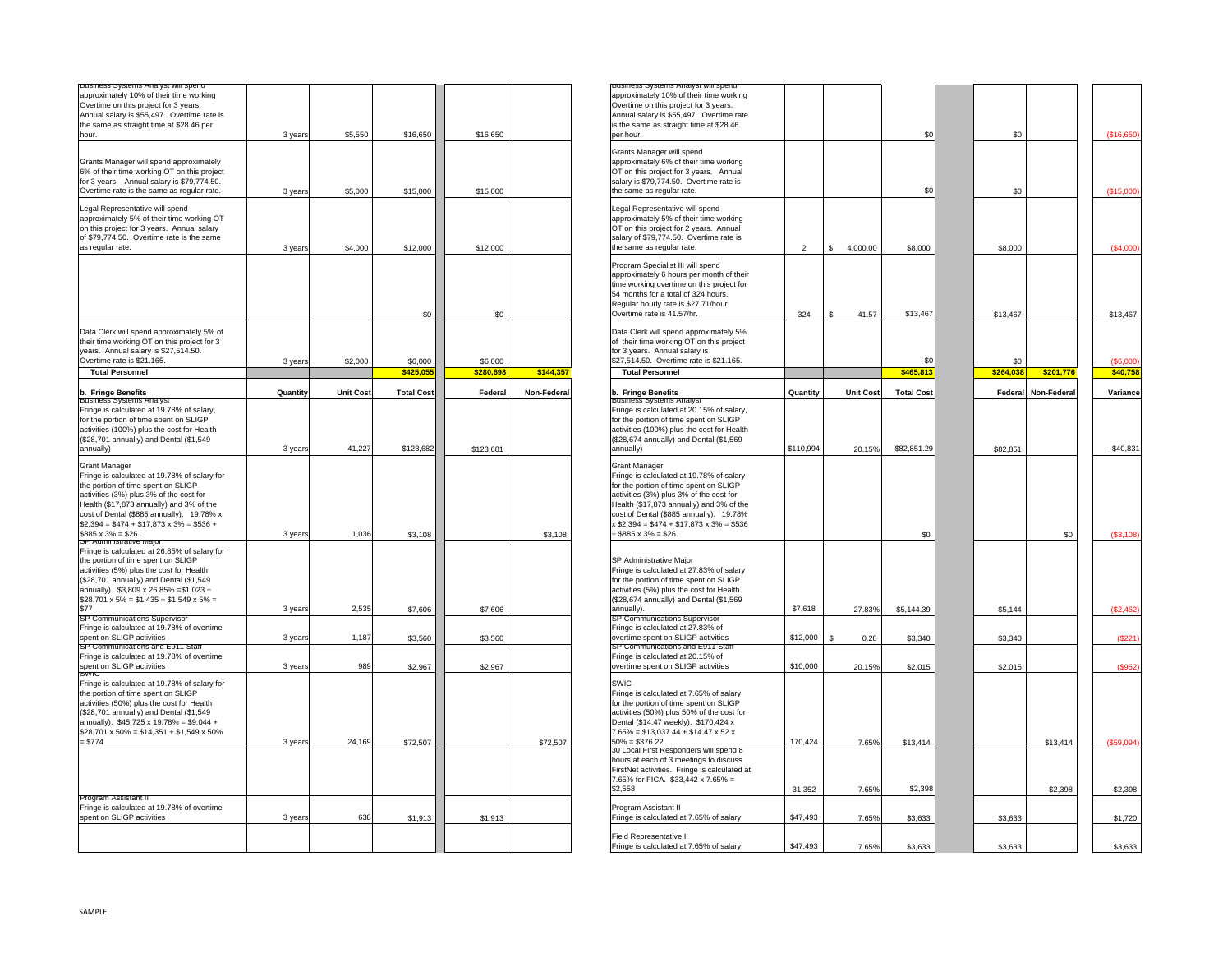| Program Assistant III                                                                                                                                                                                                                                                                                          |             |                  |                   |           |             |
|----------------------------------------------------------------------------------------------------------------------------------------------------------------------------------------------------------------------------------------------------------------------------------------------------------------|-------------|------------------|-------------------|-----------|-------------|
| Fringe is calculated at 19.78% of overtime<br>spent on SLIGP activities                                                                                                                                                                                                                                        | 3 years     | 690              | \$2,069           | \$2,069   |             |
| <b>Business Systems Analyst</b>                                                                                                                                                                                                                                                                                |             |                  |                   |           |             |
| Fringe is calculated at 19.78% of overtime                                                                                                                                                                                                                                                                     |             |                  |                   |           |             |
| spent on SLIGP activities                                                                                                                                                                                                                                                                                      | 3 years     | 1,098            | \$3,293           | \$3,293   |             |
| <b>Grants Manager</b><br>Fringe is calculated at 19.78% of overtime                                                                                                                                                                                                                                            |             |                  |                   |           |             |
| spent on SLIGP activities                                                                                                                                                                                                                                                                                      | 3 years     | 989              | \$2,967           | \$2,967   |             |
| <b>Legal Representative</b>                                                                                                                                                                                                                                                                                    |             |                  |                   |           |             |
| Fringe is calculated at 19.78% of overtime                                                                                                                                                                                                                                                                     |             |                  |                   |           |             |
| spent on SLIGP activities                                                                                                                                                                                                                                                                                      | 3 years     | 791              | \$2,374           | \$2,374   |             |
|                                                                                                                                                                                                                                                                                                                |             |                  |                   |           |             |
| Data Clerk                                                                                                                                                                                                                                                                                                     |             |                  |                   |           |             |
| Fringe is calculated at 19.78% of overtime<br>spent on SLIGP activities                                                                                                                                                                                                                                        | 3 years     | 396              | \$1,187           | \$1,187   |             |
| <b>Total Fringe Benefits</b>                                                                                                                                                                                                                                                                                   |             |                  | \$227,233         | \$151,617 | \$75,616    |
|                                                                                                                                                                                                                                                                                                                |             |                  |                   |           |             |
| c. Travel                                                                                                                                                                                                                                                                                                      | Quantity    | <b>Unit Cost</b> | <b>Total Cost</b> | Federal   | Non-Federal |
| Mileage for Working Group Meetings<br>8 individuals traveling 80 miles roundtrip<br>for 9 meetings; cost per mile is based on<br>state mileage rates                                                                                                                                                           | 5,760 miles | \$0.55           | \$3,168           | \$3,168   |             |
| Travel for Regional and National Meetings<br>with FirstNet<br>4 individuals will attend 3 meetings per<br>year (total 9 meetings)<br>Airfare is estimated at \$500/ticket; hotel is<br>estimated at \$150/night for one night; per<br>diem is estimated at \$50/day for two days,<br>for a total of \$750/trip | 36 trips    | \$750            | \$27,000          | \$27,000  |             |
| <b>Total Travel</b>                                                                                                                                                                                                                                                                                            |             |                  | \$30,168          | \$30,168  | \$0         |
| d. Equipment                                                                                                                                                                                                                                                                                                   | Quantity    | <b>Unit Cost</b> | <b>Total Cost</b> | Federal   | Non-Federal |
| <b>Total Equipment</b>                                                                                                                                                                                                                                                                                         |             |                  | \$0               | \$0       | \$0         |
|                                                                                                                                                                                                                                                                                                                |             |                  |                   |           |             |
| e. Supplies                                                                                                                                                                                                                                                                                                    | Quantity    | <b>Unit Cost</b> | <b>Total Cost</b> | Federal   | Non-Federal |
| Data Collecton and Maintenance Software                                                                                                                                                                                                                                                                        | 1           | \$5,441          | \$5,441           | \$5,441   |             |
|                                                                                                                                                                                                                                                                                                                |             |                  |                   |           |             |
| Printer / Copier Rental - \$189/month                                                                                                                                                                                                                                                                          | 36 months   | \$189            | \$6,804           | \$6,804   |             |
|                                                                                                                                                                                                                                                                                                                |             |                  |                   |           |             |
| Office Supplies                                                                                                                                                                                                                                                                                                |             |                  |                   |           |             |
| budgeted at \$200/month for 3 years                                                                                                                                                                                                                                                                            | 36 months   | \$200            | \$7,200           | \$7,200   |             |
| <b>Total Supplies</b>                                                                                                                                                                                                                                                                                          |             |                  | \$19,445          | \$19,445  | \$0         |
|                                                                                                                                                                                                                                                                                                                |             |                  |                   |           |             |
| f. Contractual                                                                                                                                                                                                                                                                                                 | Quantity    | <b>Unit Cost</b> | <b>Total Cost</b> | Federal   | Non-Federal |
|                                                                                                                                                                                                                                                                                                                |             |                  |                   |           |             |
| Dana analysis and collection / FIRSTNET                                                                                                                                                                                                                                                                        |             |                  |                   |           |             |
| consultation                                                                                                                                                                                                                                                                                                   | 4474 hours  | \$75             | \$335,550         | \$335,550 |             |
| <b>Total Contractual</b>                                                                                                                                                                                                                                                                                       |             |                  | \$335,550         | \$335,550 | \$0         |
|                                                                                                                                                                                                                                                                                                                | Quantity    | <b>Unit Cost</b> | <b>Total Cost</b> |           | Non-Federal |
| Construction<br>g.<br>N/A                                                                                                                                                                                                                                                                                      |             |                  | \$0               | Federal   |             |
| <b>Total Construction</b>                                                                                                                                                                                                                                                                                      |             |                  | \$0               | \$0       | \$0         |
|                                                                                                                                                                                                                                                                                                                |             |                  |                   |           |             |

| Program Assistant III                                                                   |                 |                  |                   |           |             | Program Assistant II                                                                 |                |                      |                   |           |            |               |
|-----------------------------------------------------------------------------------------|-----------------|------------------|-------------------|-----------|-------------|--------------------------------------------------------------------------------------|----------------|----------------------|-------------------|-----------|------------|---------------|
| Fringe is calculated at 19.78% of overtime<br>spent on SLIGP activities                 | 3 years         | 690              | \$2,069           | \$2,069   |             | Fringe is calculated at 20.15% of<br>overtime spent on SLIGP activities              | \$6,973        | 20.15%               | \$1,405           | \$1,405   |            | (\$664)       |
| <b>Business Systems Analy:</b>                                                          |                 |                  |                   |           |             | <b>Business Systems Analys</b>                                                       |                |                      |                   |           |            |               |
| Fringe is calculated at 19.78% of overtime                                              |                 |                  |                   |           |             | Fringe is calculated at 19.78% of                                                    |                |                      |                   |           |            |               |
| spent on SLIGP activities                                                               | 3 years         | 1.098            | \$3,293           | \$3,293   |             | overtime spent on SLIGP activities                                                   |                |                      | \$0               |           | \$0        | (\$3,293      |
| Grants Manager<br>Fringe is calculated at 19.78% of overtime                            |                 |                  |                   |           |             | Grants Manager<br>Fringe is calculated at 19.78% of                                  |                |                      |                   |           |            |               |
| spent on SLIGP activities                                                               | 3 years         | 989              | \$2,967           | \$2,967   |             | overtime spent on SLIGP activities                                                   |                |                      | \$0               |           | \$0        | (\$2,967)     |
| Legal Representative                                                                    |                 |                  |                   |           |             | egal Representative                                                                  |                |                      |                   |           |            |               |
| Fringe is calculated at 19.78% of overtime                                              |                 |                  |                   |           |             | Fringe is calculated at 20.15% of                                                    |                |                      |                   |           |            |               |
| spent on SLIGP activities                                                               | 3 years         | 791              | \$2,374           | \$2,374   |             | overtime spent on SLIGP activities                                                   | \$8,000        | 20.15%               | \$1,612           | \$1,612   |            | (\$762)       |
|                                                                                         |                 |                  |                   |           |             | rogram Specialist i<br>Fringe is calculated at 20.15% of                             |                |                      |                   |           |            |               |
|                                                                                         |                 |                  |                   |           |             | overtime spent on SLIGP activities.                                                  |                |                      |                   |           |            |               |
|                                                                                         |                 |                  |                   |           |             | (7.65% for FICA and 12.50% for                                                       |                |                      |                   |           |            |               |
|                                                                                         |                 |                  |                   |           |             | Retirement)                                                                          | \$13,467       | 20.15%               | \$2,714           | \$2,714   |            |               |
| Data Clerk                                                                              |                 |                  |                   |           |             | Data Clerk<br>Fringe is calculated at 19.78% of                                      |                |                      |                   |           |            |               |
| Fringe is calculated at 19.78% of overtime<br>spent on SLIGP activities                 | 3 years         | 396              | \$1,187           | \$1,187   |             | overtime spent on SLIGP activities                                                   |                |                      | \$0               | \$0       |            | (S1, 187)     |
| <b>Total Fringe Benefits</b>                                                            |                 |                  | \$227,23          | \$151,617 | \$75,616    | <b>Total Fringe Benefits</b>                                                         |                |                      | \$122,159         | \$106,347 | \$15,812   | $-$ \$105,074 |
|                                                                                         |                 |                  |                   |           |             |                                                                                      |                |                      |                   |           |            |               |
| c. Travel                                                                               | Quantity        | <b>Unit Cost</b> | <b>Total Cost</b> | Federal   | Non-Federal | c. Travel                                                                            | Quantity       | Unit Cost            | <b>Total Cost</b> | Federal   | Non-Federa | Variance      |
|                                                                                         |                 |                  |                   |           |             | illeage for working Group Meetings                                                   |                |                      |                   |           |            |               |
| Mileage for Working Group Meetings                                                      |                 |                  |                   |           |             | 2 individuals traveling 100 miles                                                    |                |                      |                   |           |            |               |
| 8 individuals traveling 80 miles roundtrip<br>for 9 meetings; cost per mile is based on |                 |                  |                   |           |             | roundtrip for 12 meetings for a total of<br>\$2,400 miles; cost per mile is based on |                |                      |                   |           |            |               |
| state mileage rates                                                                     | 5,760 miles     | \$0.55           | \$3,168           | \$3,168   |             | state mileage rates                                                                  | 2400           | 0.58<br>$\mathbf{s}$ | \$1,380           | \$1,380   |            | (\$1,788      |
|                                                                                         |                 |                  |                   |           |             | The SWIC will travel to 4 meetings per                                               |                |                      |                   |           |            |               |
|                                                                                         |                 |                  |                   |           |             | ear that are related to FirstNet                                                     |                |                      |                   |           |            |               |
|                                                                                         |                 |                  |                   |           |             | activities. Travel costs are estimated at                                            |                |                      |                   |           |            |               |
|                                                                                         |                 |                  |                   |           |             | 150 miles each at the current rate of                                                |                |                      |                   |           |            |               |
|                                                                                         |                 |                  |                   |           |             | \$0.575. 4 meetings x 3 yrs x 150 miles                                              |                |                      |                   |           |            |               |
|                                                                                         |                 |                  |                   |           |             | = \$1,800 miles                                                                      | 1800           | $\mathbf{s}$<br>0.58 | \$1,035           |           | \$1,035    | \$1,035       |
|                                                                                         |                 |                  |                   |           |             |                                                                                      |                |                      |                   |           |            |               |
| Travel for Regional and National Meetings                                               |                 |                  |                   |           |             | Travel for Regional and National                                                     |                |                      |                   |           |            |               |
| with FirstNet                                                                           |                 |                  |                   |           |             | Meetings with FirstNet                                                               |                |                      |                   |           |            |               |
| 4 individuals will attend 3 meetings per                                                |                 |                  |                   |           |             | 3 individuals will attend 4 meetings per                                             |                |                      |                   |           |            |               |
| year (total 9 meetings)                                                                 |                 |                  |                   |           |             | year (total 12 meetings/yr x 4 yrs)                                                  |                |                      |                   |           |            |               |
| Airfare is estimated at \$500/ticket; hotel is                                          |                 |                  |                   |           |             | Airfare is estimated at \$600/ticket; hotel                                          |                |                      |                   |           |            |               |
| estimated at \$150/night for one night; per                                             |                 |                  |                   |           |             | is estimated at \$230/night for two nights;                                          |                |                      |                   |           |            |               |
| diem is estimated at \$50/day for two days,<br>for a total of \$750/trip                |                 |                  |                   |           |             | per diem is estimated at \$75/day for two<br>days, for a total of \$1,210/trip       | 48             | $\mathbf{s}$         |                   |           |            |               |
|                                                                                         | 36 trips        | \$750            | \$27,000          | \$27,000  |             |                                                                                      |                | 1,210.00             | \$58,080          | \$58,080  |            | \$31,080      |
| <b>Total Travel</b>                                                                     |                 |                  | \$30,168          | \$30,168  | \$0         | <b>Total Travel</b>                                                                  |                |                      | \$60,495          | \$59,460  | \$1,035    | \$30,327      |
| d. Equipment                                                                            | Quantity        | <b>Unit Cost</b> | <b>Total Cost</b> | Federal   | Non-Federal | d. Equipment                                                                         | Quantity       | <b>Unit Cost</b>     | <b>Total Cost</b> | Federal   | Non-Federa | Variance      |
|                                                                                         |                 |                  |                   |           |             |                                                                                      |                |                      |                   |           |            |               |
| <b>Total Equipment</b>                                                                  |                 |                  | \$0               | \$0       | \$0         | <b>Total Equipment</b>                                                               |                |                      | \$0               |           | \$0<br>\$0 | \$0           |
|                                                                                         |                 |                  |                   |           |             |                                                                                      |                |                      |                   |           |            |               |
| e. Supplies                                                                             | <b>Quantity</b> | <b>Unit Cost</b> | <b>Total Cost</b> | Federal   | Non-Federa  | Supplies                                                                             | Quantity       | <b>Unit Cost</b>     | <b>Total Cost</b> | Federal   | Non-Federa | Variance      |
| Data Collecton and Maintenance Software                                                 |                 | \$5,441          | \$5,441           | \$5,441   |             | Data Collecton and Maintenance Software                                              | $\overline{1}$ | 5,943.00             | \$5,943           | \$5,943   |            | \$502         |
|                                                                                         |                 |                  |                   |           |             | Copier Rental - \$50/month for 24                                                    |                |                      |                   |           |            |               |
| Printer / Copier Rental - \$189/month                                                   | 36 months       | \$189            | \$6,804           | \$6,804   |             | nonths                                                                               | 24             | 50.00                | \$1,200           | \$1,200   |            | (\$5,604      |
|                                                                                         |                 |                  |                   |           |             |                                                                                      |                |                      |                   |           |            |               |
|                                                                                         |                 |                  |                   |           |             | Printer                                                                              | $\overline{1}$ | 500.00               | \$500             |           | \$500      | \$500         |
|                                                                                         |                 |                  |                   |           |             |                                                                                      |                |                      |                   |           |            |               |
|                                                                                         |                 |                  |                   |           |             | <b>Executive Office Chair</b><br>1 Lateral File Cabinet, 5 Shelf                     | $\overline{1}$ | 450.00               | \$450             |           | \$450      | \$450         |
|                                                                                         |                 |                  |                   |           |             | Bookcase                                                                             | $\overline{1}$ | 400.00               | \$400             |           | \$400      | \$400         |
|                                                                                         |                 |                  |                   |           |             |                                                                                      |                |                      |                   |           |            |               |
| Office Supplies<br>budgeted at \$200/month for 3 years                                  |                 | \$200            | \$7,200           | \$7,200   |             | Office Supplies<br>oudgeted at \$50/month for 3 years                                |                | 50.00                | \$1,800           | \$1,800   |            | $-$5,400$     |
| <b>Total Supplies</b>                                                                   | 36 months       |                  | \$19,445          | \$19,445  | \$0         | <b>Total Supplies</b>                                                                | 36             |                      | \$10.293          | \$8.943   | \$1,350    | (S9.15)       |
|                                                                                         |                 |                  |                   |           |             |                                                                                      |                |                      |                   |           |            |               |
| Contractual                                                                             | Quantity        | <b>Unit Cost</b> | <b>Total Cost</b> | Federal   | Non-Federal | Contractual                                                                          | Quantity       | <b>Unit Cost</b>     | <b>Total Cost</b> | Federal   | Non-Federa | Variance      |
|                                                                                         |                 |                  |                   |           |             |                                                                                      |                |                      |                   |           |            |               |
|                                                                                         |                 |                  |                   |           |             | Website Design                                                                       |                | 5,530.00             | \$5,530           | \$5,530   |            |               |
|                                                                                         |                 |                  |                   |           |             |                                                                                      |                |                      |                   |           |            |               |
|                                                                                         |                 |                  |                   |           |             | Website Maintenance                                                                  | 18             | 75.00                | \$1,350           | \$1,350   |            |               |
|                                                                                         |                 |                  |                   |           |             | Dana analysis and collection /                                                       |                |                      |                   |           |            |               |
| Dana analysis and collection / FIRSTNET                                                 |                 |                  |                   |           |             | FIRSTNET consultation in an amount                                                   |                |                      |                   |           |            |               |
| consultation                                                                            | 4474 hours      | \$75             | \$335,550         | \$335,550 |             | not to exceed \$357,750                                                              | $\overline{1}$ | \$ 353,750.00        | \$353,750         | \$353,750 |            | \$18,200      |
| <b>Total Contractual</b>                                                                |                 |                  | \$335,550         | \$335,550 | \$0         | <b>Total Contractual</b>                                                             |                |                      | \$360,630         | \$360,630 | \$0        | \$25,080      |
|                                                                                         |                 |                  |                   |           |             |                                                                                      |                |                      |                   |           |            |               |
| g. Construction                                                                         | Quantity        | <b>Unit Cost</b> | <b>Total Cost</b> | Federal   | Non-Federal | Construction                                                                         | Quantity       | <b>Unit Cost</b>     | <b>Total Cost</b> | Federal   | Non-Federa | Variance      |
| N/A                                                                                     |                 |                  | \$0               |           |             | N/A                                                                                  |                |                      | \$0               |           |            | $\sim$        |
| <b>Total Construction</b>                                                               |                 |                  | \$0               | \$0       | \$0         | <b>Total Construction</b>                                                            |                |                      | \$0               |           | \$0<br>\$0 | \$0           |
|                                                                                         |                 |                  |                   |           |             |                                                                                      |                |                      |                   |           |            |               |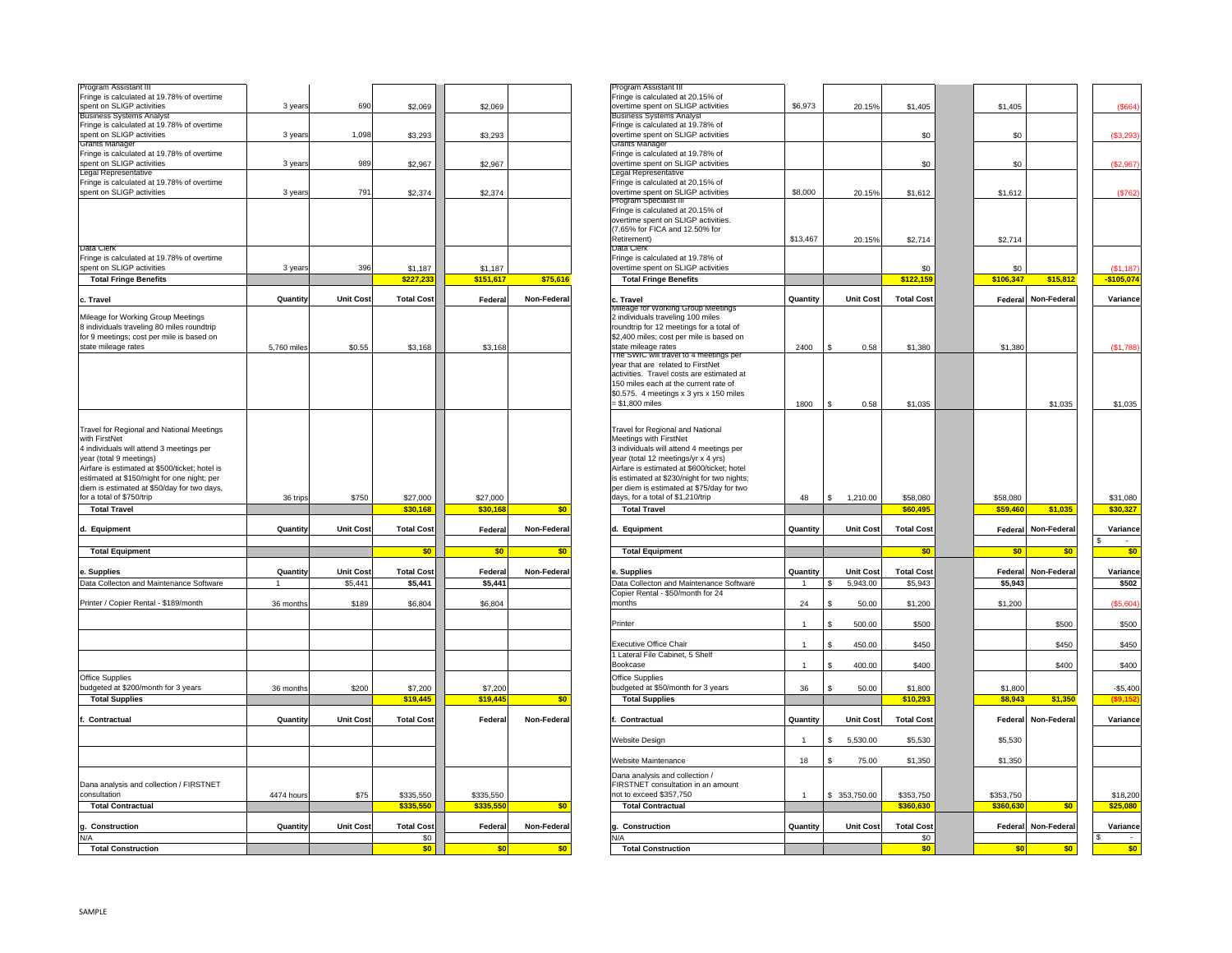| h. Other                                 | Quantity  | <b>Unit Cost</b>  | <b>Total Cost</b> | Federal   | Non-Federal | Other                                    | Quantity  | <b>Unit Cost</b> | <b>Total Cost</b> |           | Federal Non-Federal | Variance   |
|------------------------------------------|-----------|-------------------|-------------------|-----------|-------------|------------------------------------------|-----------|------------------|-------------------|-----------|---------------------|------------|
|                                          |           |                   |                   |           |             |                                          |           |                  |                   |           |                     |            |
| Up to 4 Statewide Stakeholder meetings - |           |                   |                   |           |             | Up to 8 Statewide Stakeholder meetings   |           |                  |                   |           |                     |            |
| room rental and Light refreshement       |           | \$2,550.00        | \$10,200          | \$10,200  |             | - room rental and Light refreshment      | 8         | 2,550.00         | \$20,400          | \$20,400  |                     | \$10,200   |
|                                          |           |                   |                   |           |             |                                          |           |                  |                   |           |                     |            |
| NH mandated (required by law) .1% audit  |           |                   |                   |           |             | NH mandated (required by law) .1%        |           |                  |                   |           |                     |            |
| set aside on federal costs only.         | 880       |                   | \$880             | \$880     |             | audit set aside on federal costs only.   | 880       | 1.00             | \$880             | \$880     |                     |            |
| <b>Total Other</b>                       |           |                   | \$11,080          | \$11,080  | \$0         | <b>Total Other</b>                       |           |                  | \$21,280          | \$21,280  | \$0                 | \$10,200   |
|                                          |           |                   |                   |           |             |                                          |           |                  |                   |           |                     |            |
| <b>Total Direct Charges</b>              |           |                   | \$1,048,531       | \$828,558 | \$219,973   | <b>Total Direct Charges</b>              |           |                  | \$1,040,671       | \$820,698 | \$219,973           | ( \$7,861) |
| <b>Indirect Costs</b>                    | Quantity  | <b>Unit Cost</b>  | <b>Total Cost</b> | Federal   | Non-Federal | <b>Indirect Costs</b>                    | Quantity  | <b>Unit Cost</b> | <b>Total Cost</b> |           | Federal Non-Federal | Variance   |
| 10.43% of all federal direct costs (less |           |                   |                   |           |             | 12.89% of all federal direct costs (less |           |                  |                   |           |                     |            |
| contractor and audit set aside)          | \$492,128 | 10.43%            | \$51,329          | \$51,329  |             | contractor and audit set aside)          | \$459,188 | 12.89%           | \$59,189          | \$59,189  | \$0                 | \$7,860    |
| <b>Total Indirect</b>                    |           |                   | \$51,329          | \$51,329  |             | <b>Total Indirect</b>                    |           |                  | \$59,189          | \$59,189  | \$O                 | \$7,860    |
| <b>TOTALS</b>                            |           |                   | \$1,099,860       | \$879,887 | \$219,973   | <b>TOTALS</b>                            |           |                  | \$1,099,860       | \$879,887 | \$219,973           | (50)       |
|                                          |           |                   |                   |           |             |                                          |           |                  |                   |           |                     |            |
|                                          |           | <b>MUST EQUAL</b> | \$1,099,859       | \$879.887 | \$219,973   |                                          |           | MUST EQUAL       | \$1,099,860       | \$879,887 | \$219,973           |            |
|                                          |           |                   |                   |           |             |                                          |           |                  |                   |           |                     |            |

Difference

| Quantity  | <b>Unit Cost</b>  | <b>Total Cost</b> | Federal   | Non-Federal | h. Other                                                                    | Quantity  | <b>Unit Cost</b>  | <b>Total Cost</b> |           | Federal Non-Federal | Variance   |  |
|-----------|-------------------|-------------------|-----------|-------------|-----------------------------------------------------------------------------|-----------|-------------------|-------------------|-----------|---------------------|------------|--|
|           | \$2,550.00        | \$10,200          | \$10,200  |             | Up to 8 Statewide Stakeholder meetings<br>room rental and Light refreshment | 8         | 2,550.00          | \$20,400          | \$20,400  |                     | \$10,200   |  |
| 880       |                   | \$880             | \$880     |             | NH mandated (required by law) .1%<br>audit set aside on federal costs only. | 880       | 1.00              | \$880             | \$880     |                     | $\sim$     |  |
|           |                   | \$11,080          | \$11,080  | \$0         | <b>Total Other</b>                                                          |           |                   | \$21,280          | \$21,280  | \$0                 | \$10,200   |  |
|           |                   |                   |           |             |                                                                             |           |                   |                   |           |                     |            |  |
|           |                   | \$1,048,531       | \$828,558 | \$219.973   | <b>Total Direct Charges</b>                                                 |           |                   | \$1,040,671       | \$820,698 | \$219,973           | ( \$7,861) |  |
| Quantity  | <b>Unit Cost</b>  | <b>Total Cost</b> | Federal   | Non-Federal | <b>Indirect Costs</b>                                                       | Quantity  | <b>Unit Cost</b>  | <b>Total Cost</b> |           | Federal Non-Federal | Variance   |  |
| \$492,128 | 10.43%            | \$51,329          | \$51,329  | \$C         | 12.89% of all federal direct costs (less<br>contractor and audit set aside) | \$459,188 | 12.89%            | \$59,189          | \$59,189  | \$0                 | \$7,860    |  |
|           |                   | \$51,329          | \$51,329  | \$0         | <b>Total Indirect</b>                                                       |           |                   | \$59,189          | \$59,189  | SO                  | \$7,860    |  |
|           |                   | \$1,099,860       | \$879,887 | \$219,973   | <b>TOTALS</b>                                                               |           |                   | \$1,099,860       | \$879,887 | \$219,973           | (50)       |  |
|           |                   |                   |           |             |                                                                             |           |                   |                   |           |                     |            |  |
|           | <b>MUST EQUAL</b> | \$1,099,859       | \$879,887 | \$219,973   |                                                                             |           | <b>MUST EQUAL</b> | \$1,099,860       | \$879,887 | \$219,973           |            |  |

\$1 \$0 \$0 Difference \$0 \$0 \$0

SAMPLE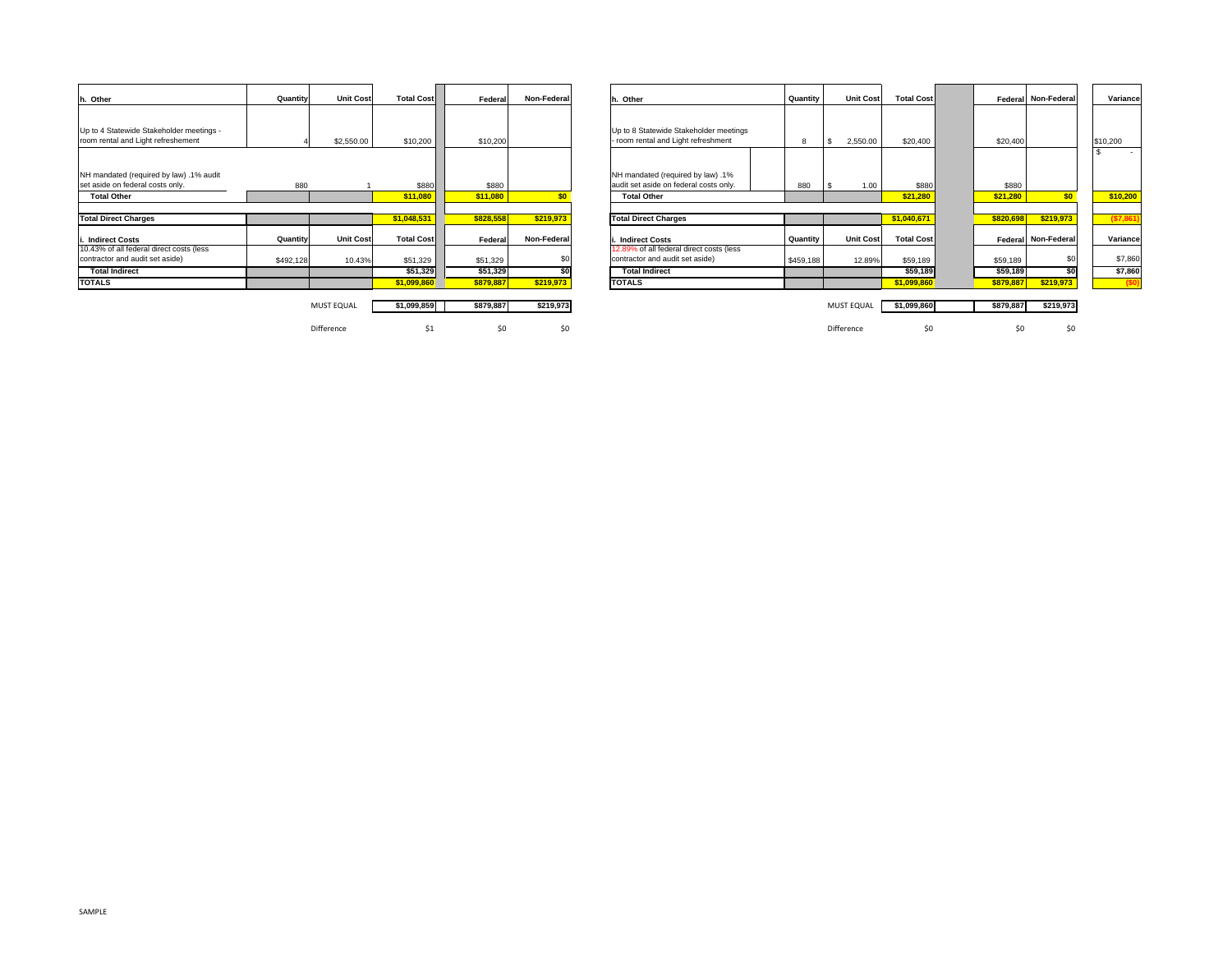# New Hampshire State and Local Implementation Grant Program Budget Narrative

# **Personnel**

| Federal:    | \$264,038 |
|-------------|-----------|
| Non-Federal | \$201,776 |
| Total:      | \$465,814 |

See the Detailed Budget Spreadsheet for calculations.

- **Business Systems Analyst (Federal): The Business Systems Analyst will spent** 100% of his/her time to address the data management and analysis needs of this grant.
- State Police Administrative Major (Federal): The SP Administrative Major will spend 5% of his time on this project.
- State Police Communications Supervisor (Federal): The SP Communications Supervisor will spend approximately 9.5% of his time completing grant-related activities.
- State Police Communications Technician and E911 Maintenance Staff. These Communications Technicians and Maintenance Staff will spend approximately 8% of their time working OT on this project to provide communications expertise.
- SWIC (Non-Federal): The SWIC will spend 50% of his time (16 hours per week) coordinating FirstNet directed activities, providing outreach, informing and educating stakeholders, and directing the outcome of the project.
- 30 Local First Responders (Non-Federal): Thirty Local First Responders will spend 7.5 hours at each of 3 meetings to discuss and provide feedback to FirstNet related activities.
- Program Assistant II (Federal): The Program Assistant II will spend 100% of their time providing administrative support for this project. This is a part-time position at 29 ½ hours per week.
- Field Representative II (Federal): The Field Representative II will spend 100% of their time working on the data collection portion of this grant. This is a parttime position at 29 ½ hours per week.
- **Program Assistant III (Federal): The Program Assistant III will spend** approximately 130 hours per year working OT on this project for two years providing assistance to the SWIC for 2 years.
- Legal Representative (Federal): The Legal Representative will spent approximately 5% of their time working overtime to provide legal expertise on all aspects of this project.
- Program Specialist III (Federal): The Program Specialist III will spend 6 hours per month of his/her time to address the financial and programmatic reporting of this grant.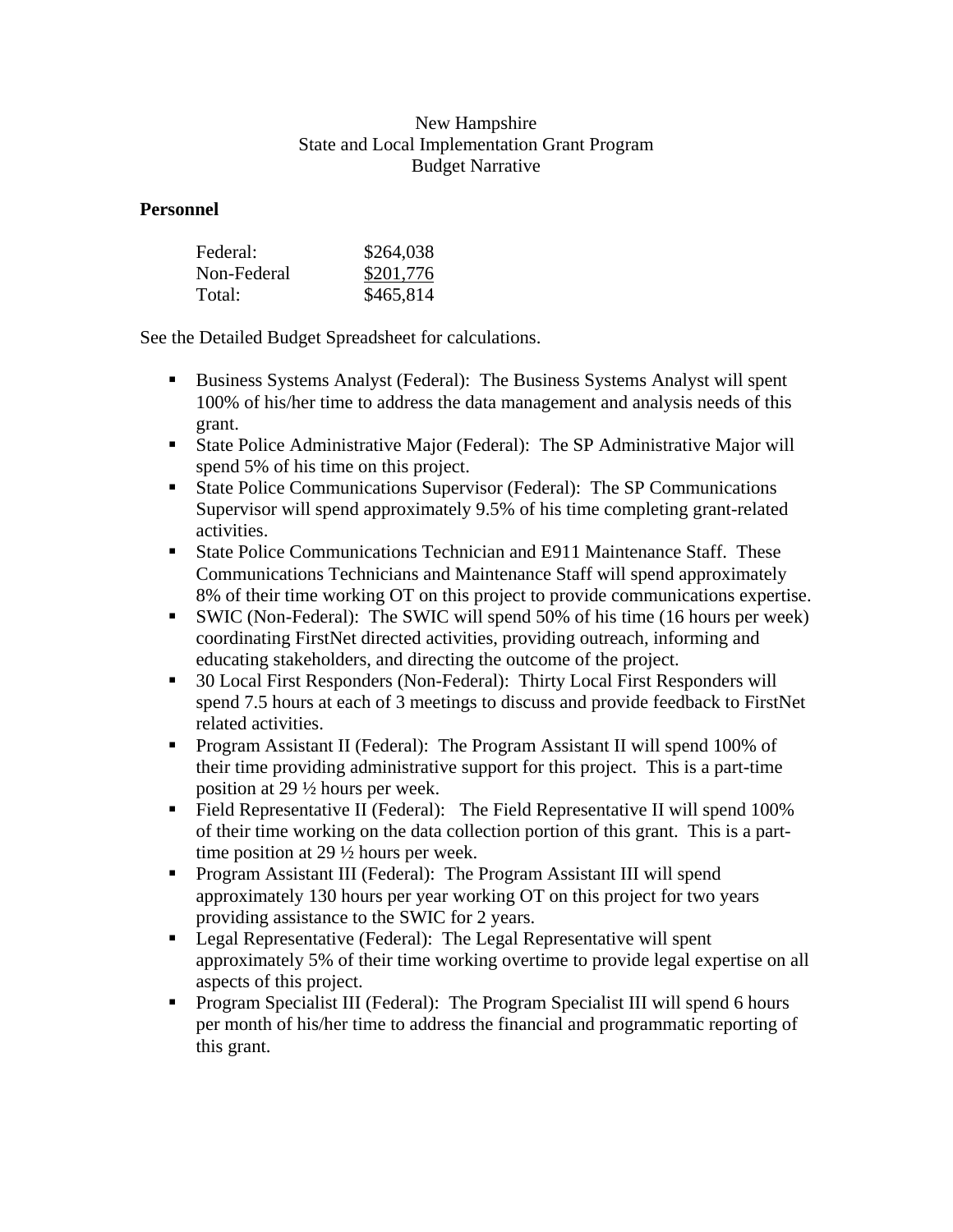# **Fringe**

| Federal:     | \$106,347 |
|--------------|-----------|
| Non-Federal: | \$15,812  |
| Total        | \$122,159 |

See the Detailed Budget Spreadsheet for calculations.

- Business Systems Analyst (Federal): Benefits include FICA (7.65%), retirement (12.5%), health (\$28,674 annually) and dental (\$1,569 annually). This position spends 100% of their time on SLIGP; therefore, 100% of benefits will be allocated to this grant.
- State Police Administrative Major (Federal): Benefits include Medicaid (1.45%) and retirement (26.38%). This position will spend 5% of his time on this project on OT; therefore, all benefits associated with these costs will be allocated to this grant.
- State Police Communications Supervisor (Federal): Benefits include FICA (1.45%) and Retirement (26.38%). This position will spend 9% of his time on this project on OT; therefore, all benefits associated with these costs will be allocated to this grant.
- SP Communications Technician and E911 Staff (Federal): Benefits include FICA and Retirement. These positions will spend 8% of their time on this project on OT; therefore, all benefits associated with these costs will be allocated to this grant.
- SWIC (Non-Federal): Benefits include FICA (7.65%), retirement (12.5%), and dental (\$14.47 per month). The SWIC will spend 50% of his time on the project; therefore, 50% of the benefits will be allocated to this grant.
- **Program Assistant II (Federal): Benefits include FICA (7.65%). This position** will spend 100% of their time on this project. All benefit costs associated with this position will be allocated to the grant.
- Field Representative II (Federal): Benefits include FICA (7.65%). This position will spend 100% of their time on this project. All benefit costs associated with this position will be allocated to the grant.
- **Program Assistant III (Federal): Benefits include FICA (7.65%) and retirement** (12.5%). This position will spend 7% of their time on this project; therefore, all benefits associated with these costs will be allocated to this grant.
- Legal Representative (Federal): Benefits include FICA (7.65%) and retirement (12.5%). This position will spend approximately 5% of their time working OT on this project. All costs associated with this OT will be allocated to the grant.
- Program Specialist III (Federal): Benefits include FICA (7.65%) and retirement (12.5%). This position will spend approximately5% of their time on OT working on this project. All costs associated with this OT will be allocated to the grant.

# **Travel**

| Federal:     | \$59,460 |
|--------------|----------|
| Non-Federal: | \$1,035  |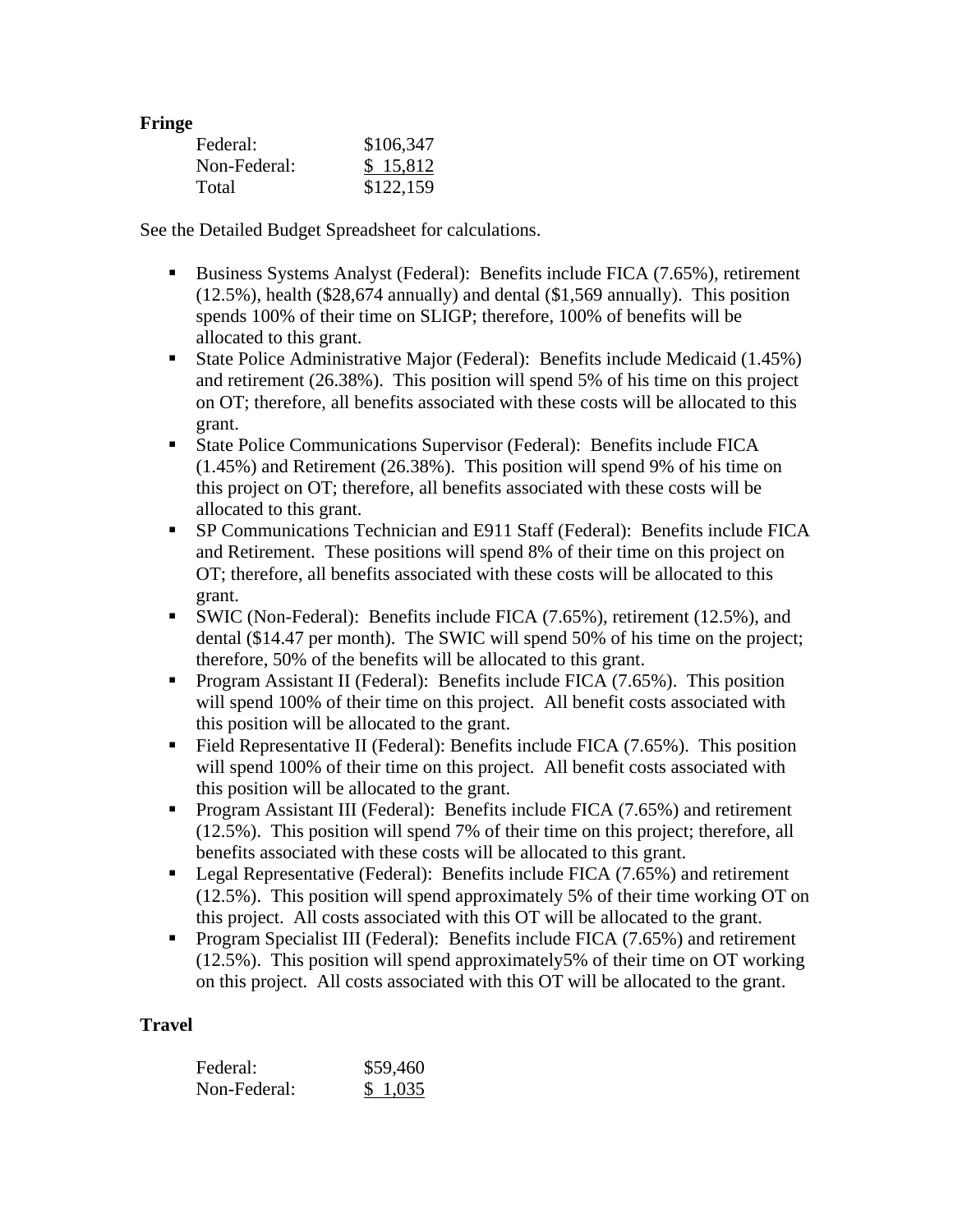Total \$60,495

See the Detailed Budget Spreadsheet for calculations.

- Mileage for Working Group Meetings (Federal and Non-Federal): Staff members will drive to various locations across the state to participate in meetings with local jurisdictions to raise awareness of the PSBN, discuss local needs, and identify potential network users. Calculations are based upon 2 staff members traveling 100 miles roundtrip for 12 meetings during the period of performance. Mileage is based upon the current GSA established mileage rate.
- Mileage for the SWIC to attend 4 meetings per year related to FirstNet outreach activities. Travel costs are estimated at 150 miles roundtrip. Mileage rates are based upon the current GSA established mileage rates.
- Travel for Regional and National Meetings with FirstNet (Federal): Staff will attend national and regional conferences to meet with FirstNet and share information and collaborate with other grant recipients. Travel costs include airfare (estimated at \$600 per trip), hotel (estimated at \$230/night or \$460 per trip), and GSA per diem meals (estimated at \$75/day or \$150 per trip) for an estimated total of \$1,210 per trip.

# **Equipment**

| Federal:    | \$0.00 |
|-------------|--------|
| Non-Federal | \$0.00 |
| Total       | \$0.00 |

We do not plan to have any equipment costs for this grant program.

# **Supplies**

| Federal     | \$8.943  |
|-------------|----------|
| Non-Federal | \$1,350  |
| Total       | \$10,293 |

- Data Collection and Maintenance Software (Federal): Data Collection and Maintenance Software will be purchased to collect and maintain grant related information.
- Copier Rental (Federal): A copier will be rented on a monthly basis to support grant-related activities.
- **Printer (Non-federal):** A printer will be purchased for the SWIC.
- Executive Office Chair (Non-federal): An executive office chair will be purchased for the SWIC.
- Lateral File Cabinet and 5 Shelf Bookcase (Non-federal): A lateral file cabinet and a 5 shelf bookcase will be purchased for use by the SWIC.
- Office Supplies (Federal): These supplies will include paper, folders, pens, markers, and other general office supplies for grant-related activities.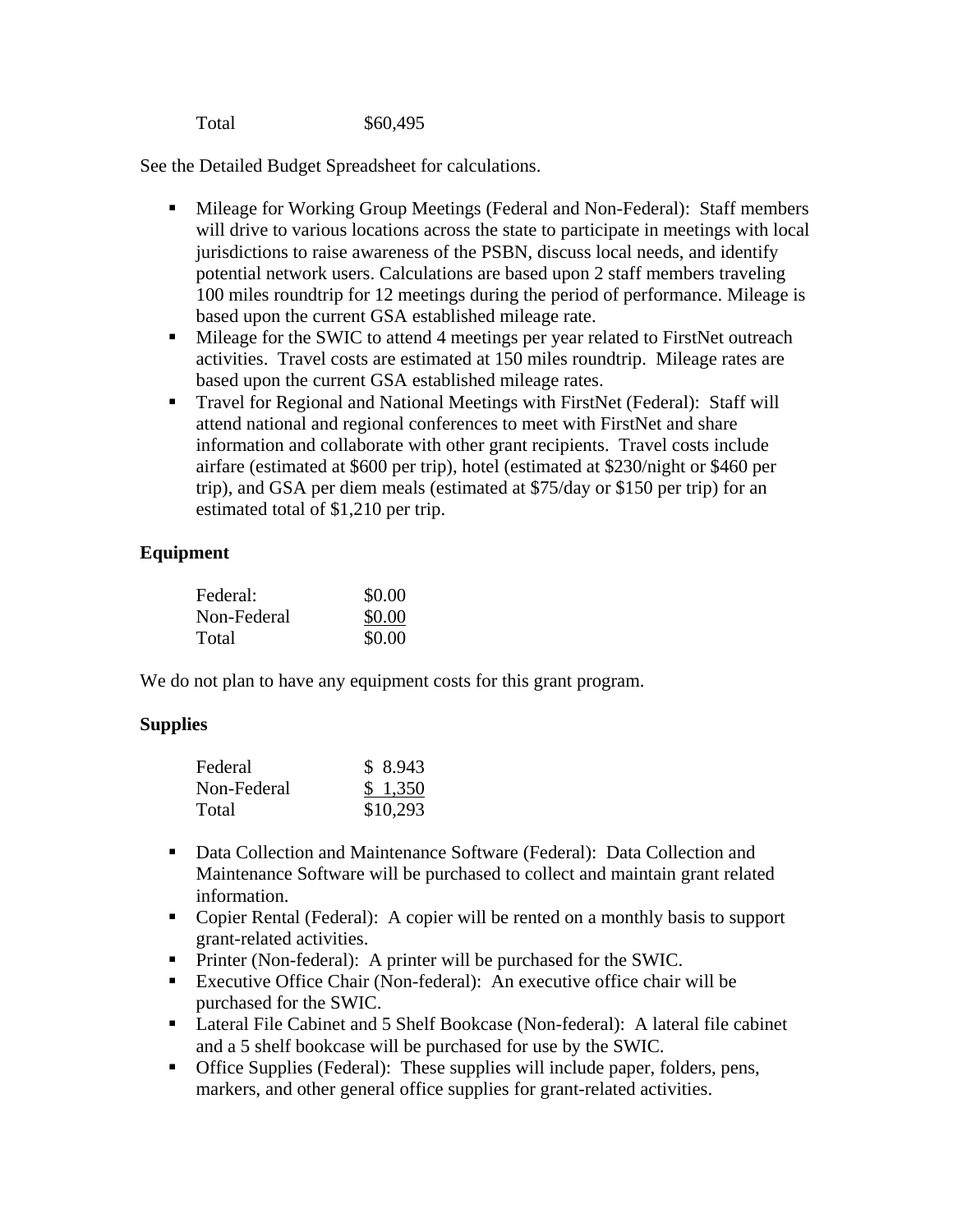# **Contractual**

| Federal:     | \$360,630 |
|--------------|-----------|
| Non-Federal: |           |
| Total:       | \$360,630 |

See the Detailed Budget Spreadsheet for calculations.

- Website Design: The State will contract services to assist in the creation of a NH FirstNet website to assist in the education and outreach of stakeholders statewide.
- Website Maintenance: The State will contract services to assist in the maintenance of the website created to assist in the education and outreach of stakeholders statewide.
- Data Analysis and Collection / FIRSTNET Consultation: The State will contract services to assist with data collection, surveying, outreach to local communities, documentation, technical guidance, education, assessment and reporting out to NTIA.

### **Construction**

| Federal:     | \$0.00 |
|--------------|--------|
| Non-Federal: | \$0.00 |
| Total        | \$0.00 |

We do not plan to have any construction costs for this grant program.

### **Other**

| Federal:    | \$21,280 |  |
|-------------|----------|--|
| Non-Federal |          |  |
| Total       | \$21,280 |  |

See the Detailed Budget Spreadsheet for calculations.

- Audit Costs (Federal): NH law mandates a 0.1% set aside for audit fees.
- Room Rental (Federal): Room rental for up to 8 Statewide Stakeholder meetings to include light refreshments (Per meeting costs are estimated at \$2,550.)

### **Indirect**

| Federal:    | \$59,189 |
|-------------|----------|
| Non-Federal |          |
| Total       | \$59,189 |

See the Detailed Budget Spreadsheet for calculations.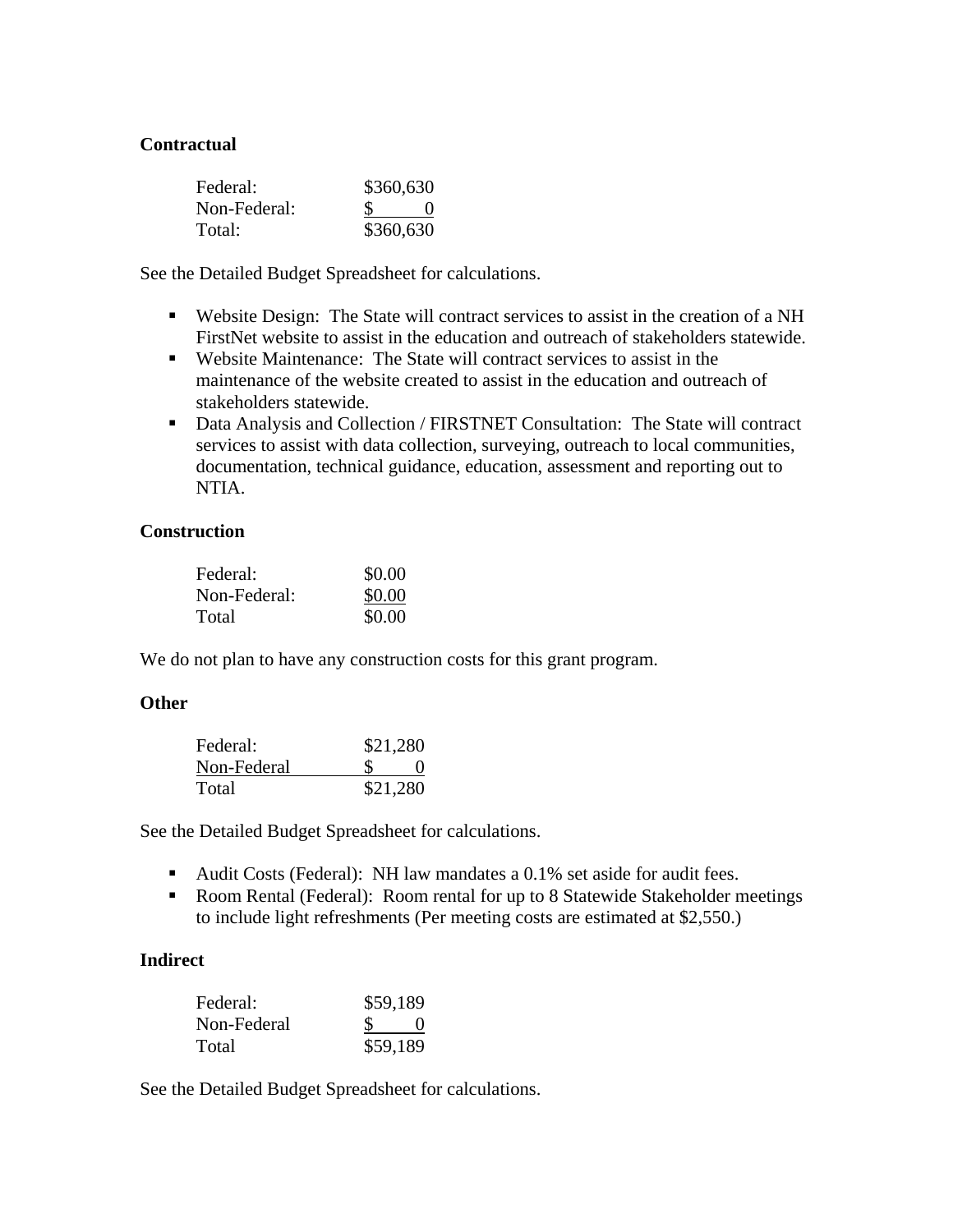Indirect Costs (Federal): The State has a Negotiated Indirect Cost Rate Agreement with the US Department of Justice. Our approved rate is 12.89% of all direct costs (excluding equipment and contracts).

# **TOTALS**

| Federal:    | \$ 879,887  |
|-------------|-------------|
| Non-Federal | \$219,973   |
| Total       | \$1,099,860 |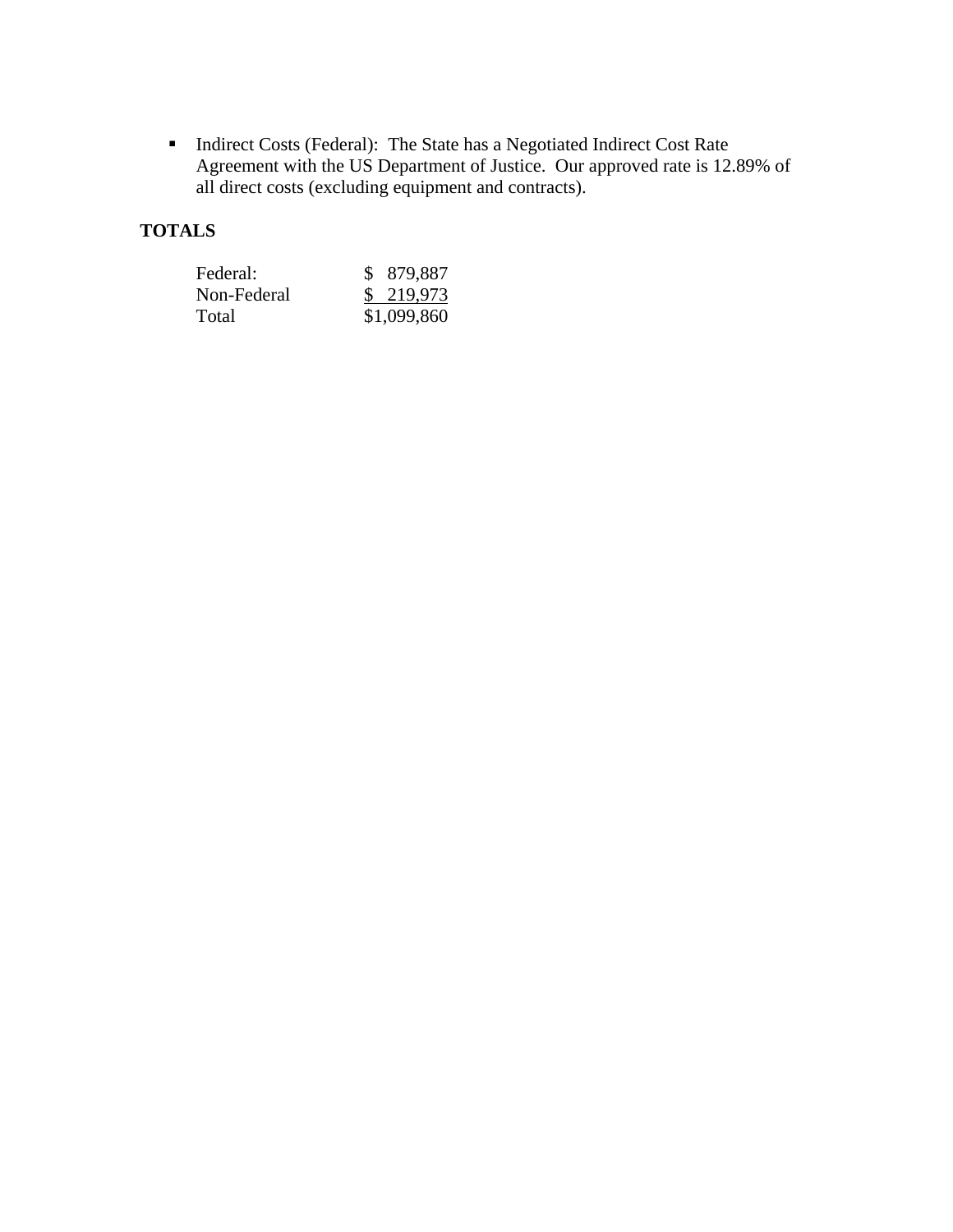# **BUDGET INFORMATION - Non-Construction Programs** OMB Approval No. 0348-0044

|                                  |                                                  |                             | <b>SECTION A - BUDGET SUMMARY</b>                |                                            |                       |                    |
|----------------------------------|--------------------------------------------------|-----------------------------|--------------------------------------------------|--------------------------------------------|-----------------------|--------------------|
| <b>Grant Program</b><br>Function | Catalog of Federal<br><b>Domestic Assistance</b> |                             | <b>Estimated Unobligated Funds</b>               |                                            | New or Revised Budget |                    |
| or Activity                      | Number                                           | Federal                     | Non-Federal                                      | Federal                                    | Non-Federal           | Total              |
| (a)                              | (b)                                              | (c)                         | (d)                                              | (e)                                        | (f)                   | (g)                |
| 1. Planning                      | 11.549                                           | $\mathcal{S}$<br>879,887.00 | $\sqrt[6]{2}$<br>$219,973.00$ $\sqrt{8}$         |                                            | $\mathbb{S}$          | \$<br>1,099,860.00 |
| 2.n/a                            |                                                  |                             |                                                  |                                            |                       | 0.00               |
| 3.n/a                            |                                                  |                             |                                                  |                                            |                       | 0.00               |
| 4.n/a                            |                                                  |                             |                                                  |                                            |                       | 0.00               |
| 5.<br><b>Totals</b>              |                                                  | $\sqrt{3}$<br>879,887.00    | $\boldsymbol{\theta}$<br>$219,973.00$ $\vert \$$ | 0.00                                       | $\sqrt{2}$<br>0.00    | \$<br>1,099,860.00 |
|                                  |                                                  |                             | <b>SECTION B - BUDGET CATEGORIES</b>             |                                            |                       |                    |
| 6. Object Class Categories       |                                                  |                             |                                                  | <b>GRANT PROGRAM, FUNCTION OR ACTIVITY</b> |                       | <b>Total</b>       |
|                                  |                                                  | (1)                         | (2)                                              | (3)                                        |                       | (5)                |
| a. Personnel                     |                                                  | \$<br>264,038.00            | $\boldsymbol{\mathsf{S}}$<br>201,776.00          | \$                                         | \$                    | \$<br>465,814.00   |
| b. Fringe Benefits               |                                                  | 106,347.00                  | 15,812.00                                        |                                            |                       | 122,159.00         |
| c. Travel                        |                                                  | 59,460.00                   | 1,035.00                                         |                                            |                       | 60,495.00          |
| d. Equipment                     |                                                  | 0.00                        |                                                  |                                            |                       | 0.00               |
| e. Supplies                      |                                                  | 8,943.00                    | 1,350.00                                         |                                            |                       | 10,293.00          |
| f. Contractual                   |                                                  | 360,630.00                  |                                                  |                                            |                       | 360,630.00         |
| g. Construction                  |                                                  | 0.00                        |                                                  |                                            |                       | 0.00               |
| h. Other                         |                                                  | 21,280.00                   |                                                  |                                            |                       | 21,280.00          |
|                                  | i. Total Direct Charges (sum of 6a-6h)           | 820,698.00                  | 219,973.00                                       | 0.00                                       | 0.00                  | 1,040,671.00       |
| j. Indirect Charges              |                                                  | 59,189.00                   |                                                  |                                            |                       | 59,189.00          |
| k. TOTALS (sum of 6i and 6j)     |                                                  | \$<br>879,887.00            | 219,973.00                                       | \$<br>0.00                                 | \$<br>0.00            | \$<br>1,099,860.00 |
|                                  |                                                  |                             |                                                  |                                            |                       |                    |
| 7. Program Income                |                                                  | \$                          | $\sqrt{3}$                                       | \$                                         | Ι\$                   | \$<br>0.00         |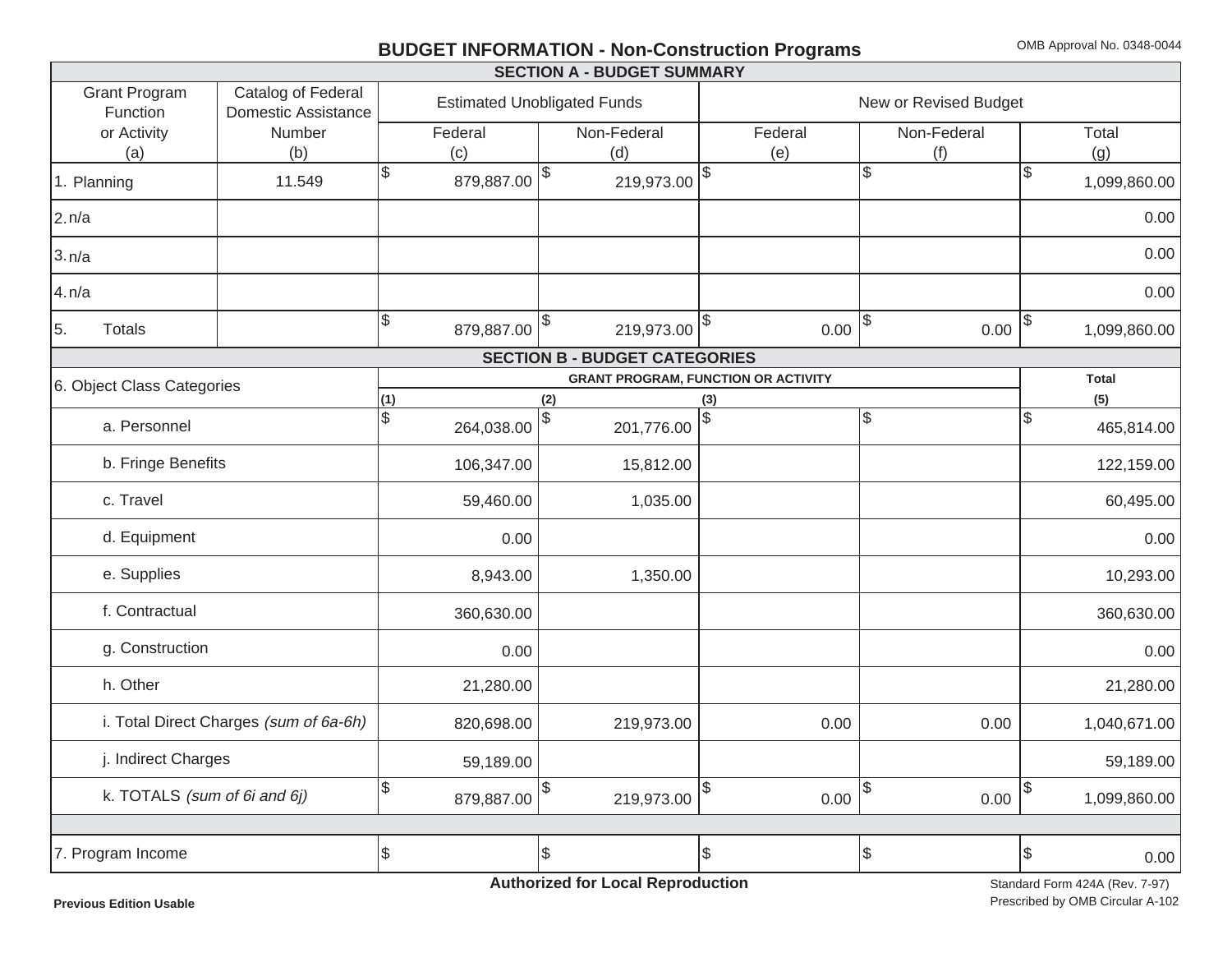|                                                                                            |           |                           |                                | <b>SECTION C - NON-FEDERAL RESOURCES</b>                                        |            |               |      |                   |            |             |  |  |  |
|--------------------------------------------------------------------------------------------|-----------|---------------------------|--------------------------------|---------------------------------------------------------------------------------|------------|---------------|------|-------------------|------------|-------------|--|--|--|
| (a) Grant Program                                                                          |           |                           |                                | (b) Applicant                                                                   |            | (c) State     |      | (d) Other Sources |            | (e) TOTALS  |  |  |  |
| 8.                                                                                         |           |                           | \$                             |                                                                                 | \$         | 219,973.00 \$ |      |                   | \$         | 219,973.00  |  |  |  |
| 9.                                                                                         |           |                           |                                |                                                                                 |            |               |      |                   |            | 0.00        |  |  |  |
| 10.                                                                                        |           |                           |                                |                                                                                 |            |               |      |                   |            | 0.00        |  |  |  |
| 11.                                                                                        |           |                           |                                |                                                                                 |            |               |      |                   |            | 0.00        |  |  |  |
| 12. TOTAL (sum of lines 8-11)                                                              |           |                           | \$                             | $0.00$ \$                                                                       |            | 219,973.00 \$ |      | 0.00              | $\sqrt{2}$ | 219,973.00  |  |  |  |
|                                                                                            |           |                           |                                | <b>SECTION D - FORECASTED CASH NEEDS</b>                                        |            |               |      |                   |            |             |  |  |  |
|                                                                                            |           | <b>Total for 1st Year</b> |                                | <b>1st Quarter</b>                                                              |            | 2nd Quarter   |      | 3rd Quarter       |            | 4th Quarter |  |  |  |
| 13. Federal                                                                                | l\$       | $0.00$ \$                 |                                |                                                                                 | \$         |               | \$   |                   | \$         |             |  |  |  |
| 14. Non-Federal                                                                            |           | 0.00                      |                                |                                                                                 |            |               |      |                   |            |             |  |  |  |
| 15. TOTAL (sum of lines 13 and 14)                                                         | $0.00$ \$ |                           | $0.00$ \\$                     |                                                                                 | $0.00$ \\$ |               | 0.00 | \$                | 0.00       |             |  |  |  |
|                                                                                            |           |                           |                                | SECTION E - BUDGET ESTIMATES OF FEDERAL FUNDS NEEDED FOR BALANCE OF THE PROJECT |            |               |      |                   |            |             |  |  |  |
| (a) Grant Program                                                                          |           |                           | FUTURE FUNDING PERIODS (Years) |                                                                                 |            |               |      |                   |            |             |  |  |  |
|                                                                                            |           |                           |                                | (b) First                                                                       |            | (c) Second    |      | (d) Third         |            | (e) Fourth  |  |  |  |
| 16.                                                                                        |           |                           | \$                             |                                                                                 | \$         |               | \$   |                   | \$         |             |  |  |  |
| 17.                                                                                        |           |                           |                                |                                                                                 |            |               |      |                   |            |             |  |  |  |
| 18.                                                                                        |           |                           |                                |                                                                                 |            |               |      |                   |            |             |  |  |  |
| 19.                                                                                        |           |                           |                                |                                                                                 |            |               |      |                   |            |             |  |  |  |
| 20. TOTAL (sum of lines 16-19)                                                             |           |                           | \$                             | $0.00$ \\$                                                                      |            | $0.00$ \\$    |      | 0.00              | $\sqrt{3}$ | 0.00        |  |  |  |
|                                                                                            |           |                           |                                | <b>SECTION F - OTHER BUDGET INFORMATION</b>                                     |            |               |      |                   |            |             |  |  |  |
| 21. Direct Charges:<br>\$1040671                                                           |           |                           | 22. Indirect Charges:<br>59189 |                                                                                 |            |               |      |                   |            |             |  |  |  |
| 23. Remarks: see detailed attachment for budget narrative and back-up as required by NTIA. |           |                           |                                |                                                                                 |            |               |      |                   |            |             |  |  |  |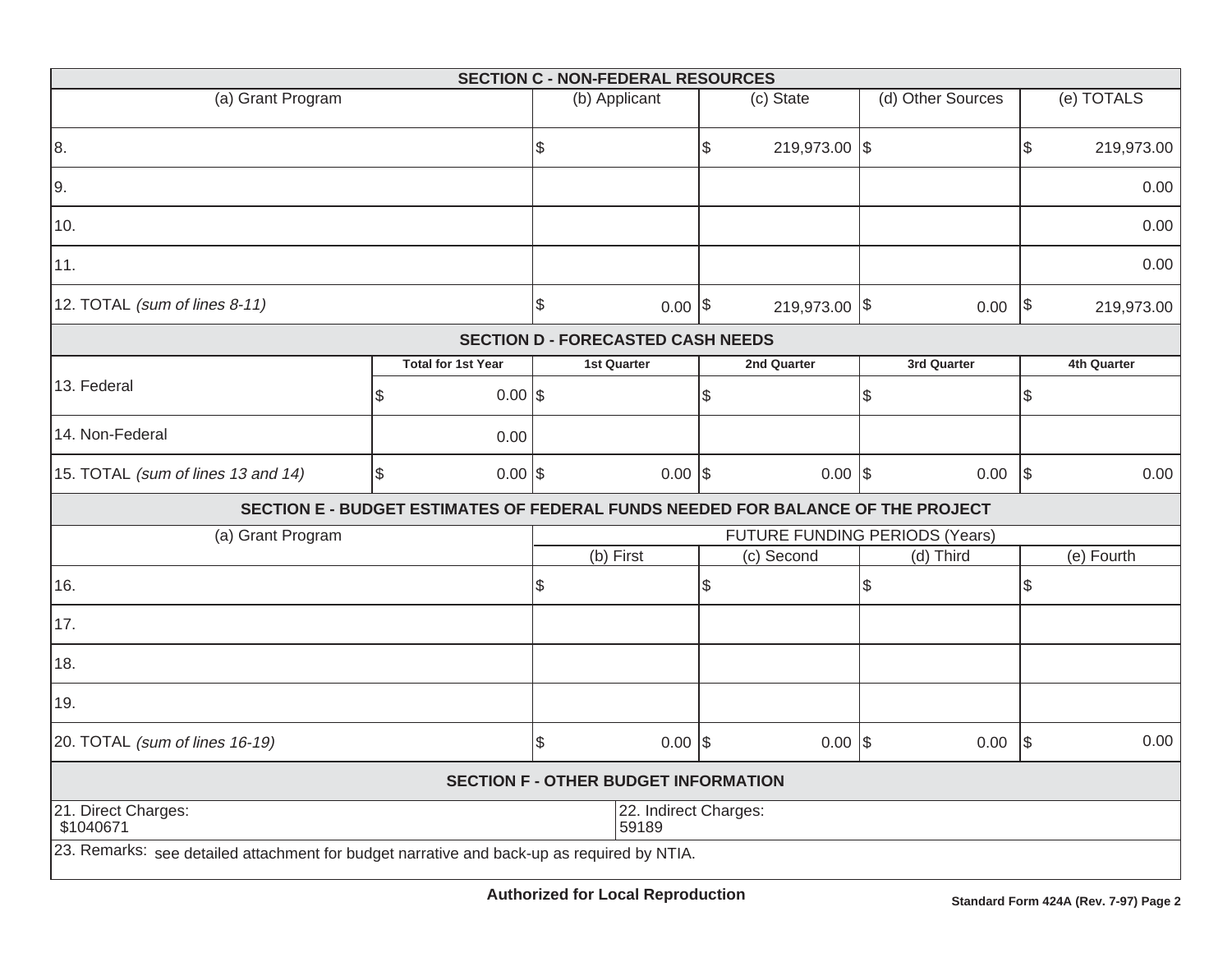**Recipient Name: New Hampshire Department of Safety**

#### **MILESTONE CATEGORIES**

All projects must be completed within three years following the date of the issuance of the award.

Please use the table provided to indicate your anticipated number of activities you plan to complete each quarter for every year of your project. Year One begins July 1, 2013. Please include any data attributable to early (i.e., January - June 2013) in your baseline data for "Q1, Year 1."

Please also provide a brief description (100 words or less) of the primary activities involved in meeting each milestone (a single description should be provided for each milestone, covering all quarters in years one throu Please write "N/A" if your project does not include an activity. If necessary, please insert additional milestones at the bottom of the chart.

|                                                                                        |                                |              |                         |           |           |            |                 |                 | <b>Quarter Ending</b> |                 |                 |                 |                 |            |                 |
|----------------------------------------------------------------------------------------|--------------------------------|--------------|-------------------------|-----------|-----------|------------|-----------------|-----------------|-----------------------|-----------------|-----------------|-----------------|-----------------|------------|-----------------|
| <b>MILESTONE ACTIVITY CATEGORIES</b>                                                   | <b>Description of Activity</b> | <b>TOTAL</b> | $Q1 - 7$                | Q8        | Q9        | Q10        | Q <sub>11</sub> | Q <sub>12</sub> | Q <sub>13</sub>       | Q <sub>14</sub> | Q <sub>15</sub> | Q <sub>16</sub> | Q <sub>17</sub> | Q18        | Q <sub>19</sub> |
|                                                                                        |                                |              | 9/30/2013-<br>3/31/2015 | 6/30/2015 | 9/30/2015 | 12/31/2015 | 3/31/2016       | 6/30/2016       | 9/30/2016             | 12/31/2016      | 3/31/2017       | 6/30/2017       | 9/30/2017       | 12/31/2017 | 3/31/2018       |
| 1. Stakeholder Meetings (Number of<br>individuals reached via stakeholder<br>meetings) |                                | 5071         | 1831                    | 630       | 150       | 150        | 150             | 630             | 150                   | 150             | 150             | 630             | 150             | 150        | 150             |
| Broadband Conferences                                                                  |                                | 19           |                         |           |           |            |                 |                 |                       |                 |                 |                 |                 |            |                 |
| 3. Staff Hires (Full Time Equivalent)                                                  |                                | 2.75         |                         |           | 1.5       | 0.25       |                 |                 |                       |                 |                 |                 |                 |            |                 |
| 4. Contract Executions                                                                 |                                | 3            |                         |           |           |            |                 |                 |                       |                 |                 |                 |                 |            |                 |
| 5. Governance Meetings                                                                 |                                | 107          | 23                      |           |           |            |                 |                 |                       |                 |                 |                 |                 |            |                 |
| 6. Education and Outreach Materials                                                    |                                | 9655         | 1845                    | 640       | 160       | 160        | 650             | 1150            | 650                   | 650             | 650             | 1150            | 650             | 650        | 650             |
| 7. Subrecipient Agreements Executed                                                    |                                | $\Omega$     |                         |           |           |            |                 |                 |                       |                 |                 |                 |                 |            |                 |
| 8. Phase 2 - Coverage                                                                  |                                | N/A          | Stage 1                 | Stage 1   | Stage 2   | Stage 2    | Stage 2         | Stage 2         | Stage 3               | Stage 4         | Stage 5         | Stage 5         | Stage 5         | Stage 6    | Stage 6         |
| 9. Phase 2 - Users and their Operational<br>Areas                                      |                                | N/A          | Stage 1                 | Stage 1   | Stage 2   | Stage 2    | Stage 2         | Stage 2         | Stage 3               | Stage 4         | Stage 5         | Stage 5         | Stage 5         | Stage 6    | Stage 6         |
|                                                                                        |                                |              |                         |           |           |            |                 |                 |                       |                 |                 |                 |                 |            |                 |
| 10. Phase 2- Capacity Planning                                                         |                                | N/A          | Stage 1                 | Stage 1   | Stage 2   | Stage 2    | Stage 2         | Stage 2         | Stage 3               | Stage 3         | Stage 5         | Stage 5         | Stage 5         | Stage 6    | Stage 6         |
| 11. Phase 2 - Current                                                                  |                                |              |                         |           |           |            |                 |                 |                       |                 |                 |                 |                 |            |                 |
| Providers/Procurement                                                                  |                                | N/A          | Stage 1                 | Stage 2   | Stage 2   | Stage 2    | Stage 2         | Stage 5         | Stage 6               | Stage 6         | Stage 6         | Stage 6         | Stage 6         | Stage 6    | Stage 6         |
| 12. Phase 2 - State Plan Decision                                                      |                                | N/A          | Stage 1                 | Stage 2   | Stage 2   | Stage 2    | Stage 2         | Stage 2         | Stage 2               | Stage 6         | Stage 6         | Stage 6         | Stage 6         | Stage 6    | Stage 6         |

According to the Paperwork Reduction Act, as amended, no persons are required to respond to a collection of information unless it displays a valid OMB Control Number. The valid OMB control number for this information colle information is estimated to average 3 hours per response, including time for reviewing instructions, searching existing data sources, gathering and maintaining the data needed, and completing and reviewing the collection o information, including suggestions for reducing this burden, to Michael Dame, Director, State and Local Implementation Grant Program, Office of Public Safety Communications, National Telecommunications and Information Admi 7324, Washington, D.C. 20230.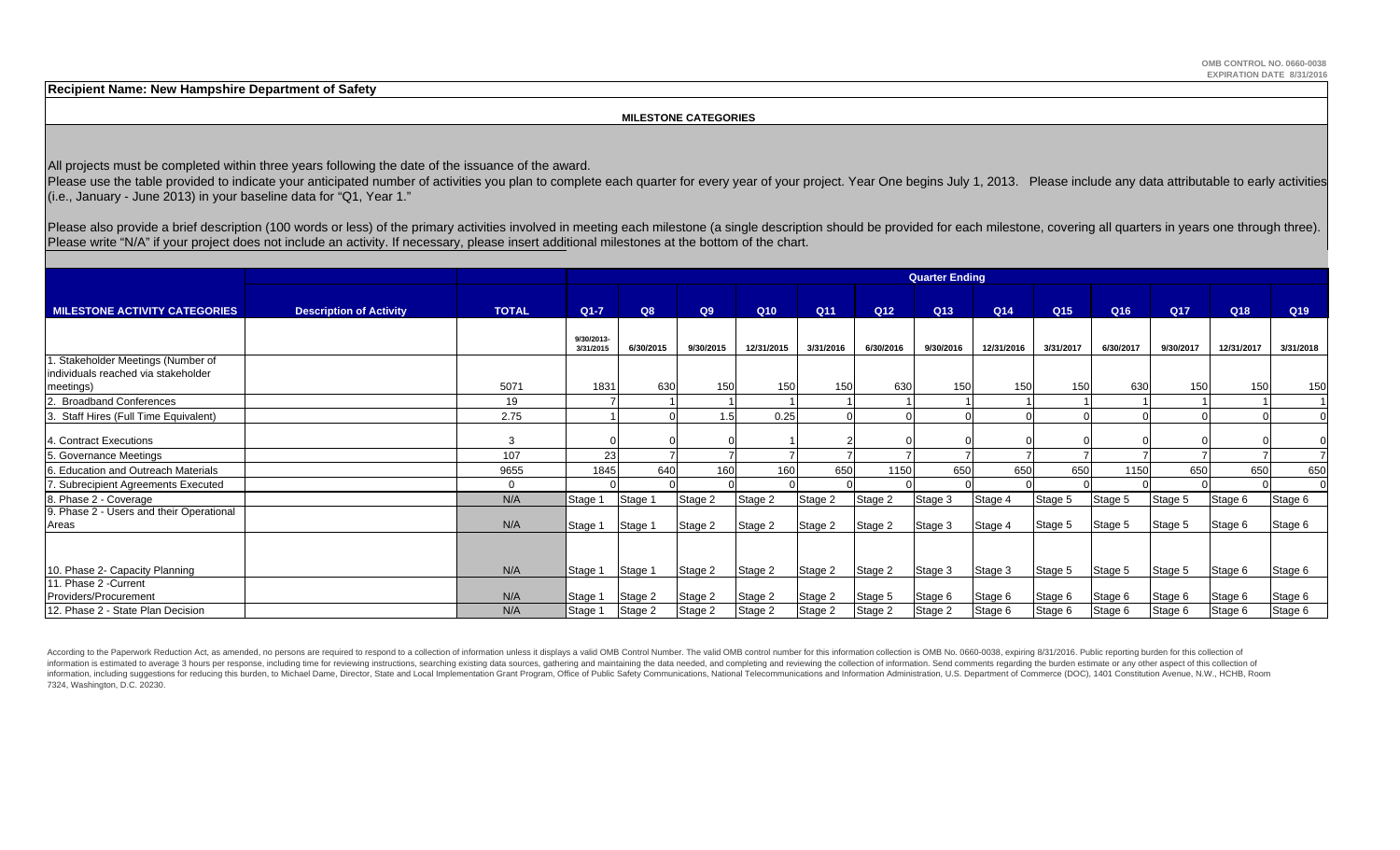**Recipient Name: New Hampshire Department of Safety**

#### **Cost Class Category Federal Expenditures**

The completion of your project budget (federal funds) should be reported in the quarter you are anticipating expending the funds. Year One begins July 1, 2013. Please include any data attributable to early activities (i.e. data for "Q1, Year 1."

| <b>Quarterly Cost Category</b>       | <b>TOTAL</b>   |                      |  |               |           |                 |                  |                 |                 | <b>Quarter Ending</b> |                                                                                                                                                                       |                 |            |               |                                                                                                  |           |
|--------------------------------------|----------------|----------------------|--|---------------|-----------|-----------------|------------------|-----------------|-----------------|-----------------------|-----------------------------------------------------------------------------------------------------------------------------------------------------------------------|-----------------|------------|---------------|--------------------------------------------------------------------------------------------------|-----------|
| <b>Expenditures</b>                  | <b>FEDERAL</b> | Q8<br>$Q1 - 7$<br>Q9 |  |               |           | Q10             | Q <sub>11</sub>  | Q <sub>12</sub> | Q <sub>13</sub> | Q <sub>14</sub>       | Q <sub>15</sub>                                                                                                                                                       | Q <sub>16</sub> | <b>Q17</b> | Q18           | Q <sub>19</sub>                                                                                  |           |
|                                      |                |                      |  |               |           |                 |                  |                 |                 |                       |                                                                                                                                                                       |                 |            |               |                                                                                                  |           |
|                                      |                | 9/30/2013-3/31/15    |  | 6/30/2015     | 9/30/2015 |                 | 12/31/2015       | 3/31/2016       | 6/30/2016       | 9/30/2016             | 12/31/2016                                                                                                                                                            | 3/31/2017       | 6/30/2017  | 9/30/2017     | 12/31/2017                                                                                       | 3/31/2018 |
| a. Personnel                         | \$264,038.00   | 574.90               |  | 707.00        |           | 10.707.00 \$    | 25.707.00        | 50.288.00       | 75.288.00       |                       | \$100,288.00   \$126,288.00   \$154,038.00                                                                                                                            |                 |            |               | \$181,538.00   \$209,038.00   \$236,538.00   \$264,038.00                                        |           |
| b. Fringe Benefits                   | \$106,347.00   | 112.29               |  | 138.00        |           | 4.298.00        | \$10.321.00      | 20.358.00       |                 |                       | $\$\$$ 30,396.00 $\$\$$ 40,602.00 $\$\$$ 51,041.00 $\$\$$ 62,182.00                                                                                                   |                 |            |               | $\frac{1}{2}$ 73,223.00 $\frac{1}{2}$ 84,265.00 $\frac{1}{2}$ 95,306.00 $\frac{1}{2}$ 106,347.00 |           |
| c. Travel                            | \$59,460.00    | \$<br>1.670.26       |  | $3.602.00$ \$ |           |                 |                  |                 |                 |                       | 8.680.00 \ \$ 13,758.00 \ \$ 18,836.00 \ \$ 23,914.00 \ \$ 28,992.00 \ \$ 34,070.00 \ \$ 39,148.00 \ \$ 44,226.00 \ \$ 49,304.00 \ \$ 54,382.00 \ \$ 59,460.00        |                 |            |               |                                                                                                  |           |
| d. Equipment                         | \$0.00         |                      |  |               |           |                 |                  |                 |                 |                       |                                                                                                                                                                       |                 |            |               |                                                                                                  |           |
| e. Supplies                          | \$8,943.00     | 95.95                |  | 119.00        | l \$      | 369.00          | 869.00           | $.719.00$ $$$   | $2.719.00$ \$   | 3,719.00              | 4,719.00 \$<br>- \$                                                                                                                                                   | $5,469.00$ \$   | 6,219.00   | $6,969.00$ \$ | 7,969.00 \$                                                                                      | 8,943.00  |
| f. Contractual                       | \$360,630.00   |                      |  |               |           |                 |                  |                 |                 |                       | \$353,750.00 \$353,750.00 \$353,750.00 \$359,280.00 \$359,505.00 \$359,730.00 \$359,955.00 \$360,180.00 \$360,405.00 \$360,630.00                                     |                 |            |               |                                                                                                  |           |
| g. Construction                      | \$0.00         |                      |  |               |           |                 |                  |                 |                 |                       |                                                                                                                                                                       |                 |            |               |                                                                                                  |           |
| h. Other                             | \$21,280.00    | \$<br>2,757.58       |  | 3.750.00 \$   |           | $4.250.00$ \ \$ | $6.800.00$ $\$\$ |                 |                 |                       | 7,745.00 \$ 10.295.00 \$ 11.240.00 \$ 13.790.00 \$ 14.735.00 \$ 17.285.00 \$ 18.230.00 \$ 20.780.00 \$ 21.280.00                                                      |                 |            |               |                                                                                                  |           |
| i. Total Direct Charges (sum of a-h) | \$820,698.00   | 5.210.98             |  |               |           |                 |                  |                 |                 |                       | 8,316.00 \$777,986.00 \$775,380.00 \$411,205.00 \$452,696.00 \$496,362.00 \$544,121.00 \$589,413.00 \$635,302.00 \$ 682,446.00 \$777,986.00 \$775,380.00 \$820,698.00 |                 |            |               |                                                                                                  |           |
| j. Indirect Charges                  | \$59,189.00    | 497.13               |  | 837.00        | l \$      | $3.648.00$ \ \$ |                  |                 |                 |                       | 7,405.00 \$12,754.00 \$18,382.00 \$23,826.00 \$29,635.00 \$35,521.00 \$41,569.00 \$77,410.00 \$53,490.00 \$59,189.00                                                  |                 |            |               |                                                                                                  |           |
| k. TOTAL (sum i and j)               | \$879,887.00   | 5.708.11             |  |               |           |                 |                  |                 |                 |                       | 9.153.00 \$775.396.00 \$40.877.00 \$465.450.00 \$465.450.00 \$514.744.00 \$667.947.00 \$619.048.00 \$670.823.00 \$724.015.00 \$775.396.00 \$828.870.00 \$779.887.00   |                 |            |               |                                                                                                  |           |

#### **Cost Class Category Non-Federal Expenditures**

The completion of your project budget (non-federal, matching funds) should be reported in the quarter you are anticipating expending the funds. Year One begins July 1, 2013. Please include any data attributable to early ac your baseline data for "Q1, Year 1."

| <b>Quarterly Cost Category</b>      | <b>TOTAL</b>       |                |                     |             |           |               |                 |                                                           |                 |                                                                                                                                                                                   | <b>Quarter Ending</b> |                 |  |                 |  |              |  |               |                                                                                                                         |             |
|-------------------------------------|--------------------|----------------|---------------------|-------------|-----------|---------------|-----------------|-----------------------------------------------------------|-----------------|-----------------------------------------------------------------------------------------------------------------------------------------------------------------------------------|-----------------------|-----------------|--|-----------------|--|--------------|--|---------------|-------------------------------------------------------------------------------------------------------------------------|-------------|
| <b>Expenditures</b>                 | <b>NON-FEDERAL</b> | Q8<br>$Q1 - 7$ |                     | Q9          |           | Q10           | Q <sub>11</sub> |                                                           | Q <sub>12</sub> | Q <sub>13</sub>                                                                                                                                                                   | Q14                   | Q <sub>15</sub> |  | Q <sub>16</sub> |  | <b>Q17</b>   |  | Q18           | Q <sub>19</sub>                                                                                                         |             |
|                                     |                    |                |                     |             |           |               |                 |                                                           |                 |                                                                                                                                                                                   |                       |                 |  |                 |  |              |  |               |                                                                                                                         |             |
|                                     |                    |                | 9/30/2013-3/31/2015 | 6/30/2015   | 9/30/2015 |               | 12/31/2015      | 3/31/2016                                                 |                 | 6/30/2016                                                                                                                                                                         | 9/30/2016             | 12/31/2016      |  | 3/31/2017       |  | 6/30/2017    |  | 9/30/2017     | 12/31/2017                                                                                                              | 3/31/2018   |
| a. Personnel                        | \$201,776.00       | \$             | 92.172.74           |             |           |               |                 | \$100,576.00   \$109,776.00   \$118,976.00   \$128,176.00 |                 | │ \$ 137,376.00│ \$ 146,576.00│ \$ 155,776.00│ \$ 164,976.00│ \$ 174,176.00│ \$ 183,376.00│ \$ 192,576.00│ \$ 201,776.00                                                          |                       |                 |  |                 |  |              |  |               |                                                                                                                         |             |
| b. Fringe Benefits                  | \$15,812.00        | S.             | 7,079.61            | 7,875.00 \$ |           | $8,595.00$ \$ | 9,315.00        |                                                           |                 | 10,036.00   \$ 10,756.00   \$ 11,476.00                                                                                                                                           |                       |                 |  |                 |  |              |  |               | $\frac{1}{3}$ 12,198.00 $\frac{1}{3}$ 12,917.00 $\frac{1}{3}$ 13,638.00 $\frac{1}{3}$ 14,358.00 $\frac{1}{3}$ 15,078.00 | \$15,812.00 |
| c. Travel                           | \$1,035.00         |                | 406.45              | 458.00      |           | 510.00        | 563.00          | 615.00                                                    |                 | 668.00                                                                                                                                                                            | 720.00                | 773.00          |  | 825.00          |  | 878.00       |  | 930.00        | $983.00$ \ \$                                                                                                           | 1,035.00    |
| d. Equipment                        | \$0.00             |                |                     |             |           |               |                 |                                                           |                 |                                                                                                                                                                                   |                       |                 |  |                 |  |              |  |               |                                                                                                                         |             |
| e. Supplies                         | \$1,350.00         |                |                     |             | \$        | .350.00       | ,350.00         |                                                           | 8   350.00.     | $1,350.00$ \$                                                                                                                                                                     | $1,350.00$ \$         | 8   350.00.     |  | 1,350.00 \$     |  | $.350.00$ \$ |  | $1.350.00$ \$ | $1,350.00$ \$                                                                                                           | 1,350.00    |
| f. Contractual                      | \$0.00             |                |                     |             |           |               |                 |                                                           |                 |                                                                                                                                                                                   |                       |                 |  |                 |  |              |  |               |                                                                                                                         |             |
| g. Construction                     | \$0.00             |                |                     |             |           |               |                 |                                                           |                 |                                                                                                                                                                                   |                       |                 |  |                 |  |              |  |               |                                                                                                                         |             |
| h. Other                            | \$0.00             |                |                     |             |           |               |                 |                                                           |                 |                                                                                                                                                                                   |                       |                 |  |                 |  |              |  |               |                                                                                                                         |             |
| . Total Direct Charges (sum of a-h) | \$219,973.00       | \$             |                     |             |           |               |                 |                                                           |                 | 99,658.80 \$ 108,909.00 \$ 120,231.00 \$ 130,204.00 \$ 140,177.00 \$ 150,150.00 \$ 160,122.00 \$ 170,097.00 \$ 180,068.00 \$ 190,042.00 \$ 200,014.00 \$ 209,987.00 \$ 219,973.00 |                       |                 |  |                 |  |              |  |               |                                                                                                                         |             |
| . Indirect Charges                  | \$0.00             |                |                     |             |           |               |                 |                                                           |                 |                                                                                                                                                                                   |                       |                 |  |                 |  |              |  |               |                                                                                                                         |             |
| k. TOTAL (sum i and j)              | \$219,973.00       |                |                     |             |           |               |                 |                                                           |                 | 99,658.80 \$108,909.00 \$120,231.00 \$130,204.00 \$140,177.00 \$150,150.00 \$160,122.00 \$170,097.00 \$180,068.00 \$190,042.00 \$200,014.00 \$209,987.00 \$219,973.00             |                       |                 |  |                 |  |              |  |               |                                                                                                                         |             |

According to the Paperwork Reduction Act, as amended, no persons are required to respond to a collection of information unless it displays a valid OMB Control Number. The valid OMB control number for this information colle estimated to average 3 hours per response, including time for reviewing instructions, searching existing data sources, gathering and maintaining the data needed, and completing and reviewing the collection of information. suggestions for reducing this burden, to Michael Dame, Director, State and Local Implementation Grant Program, Office of Public Safety Communications, National Telecommunications and Information Administration, U.S. Depart 20230.